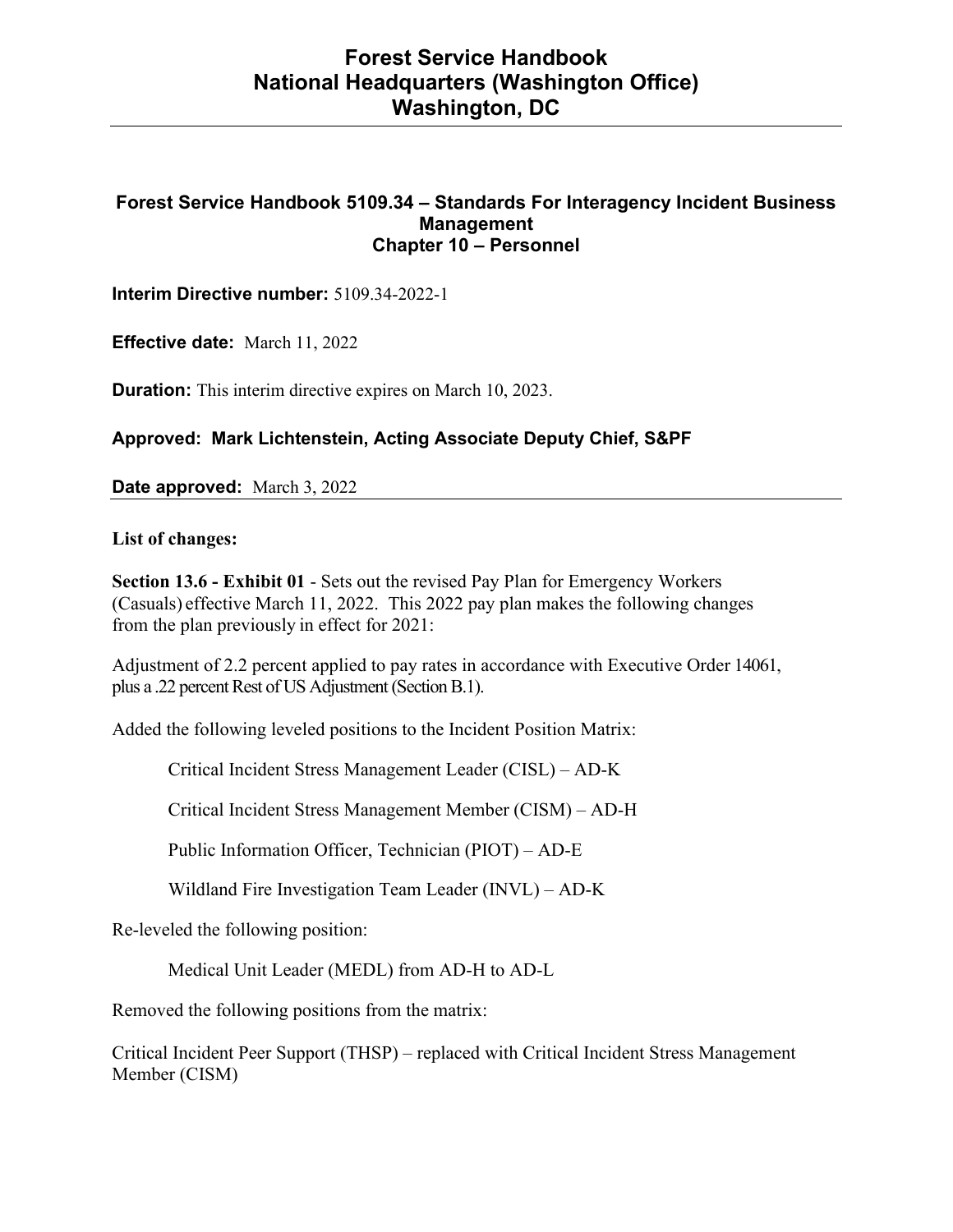# **13.6 - Exhibit 01**

# **ADMINISTRATIVELY DETERMINED (AD) PAY PLAN FOR EMERGENCY WORKERS (CASUALS)**

A. PREAMBLE. Pursuant to 5 U.S.C. 5102(c)(19), 7 U.S.C. 2225 and 2226, 16 U.S.C. 554e and 43 U.S.C. 1469, there is hereby established, effective for one year or until superseded, beginning on March 11, 2022, the following Administratively Determined (AD) Pay Plan. In the event there is an emergency in progress on the effective date of this pay plan, the casuals on that emergency shall be paid under the provisions of the AD pay plan in effect at the time of hire. This pay plan applies wherever and whenever it becomes necessary to hire persons:

1. To cope with a sudden and unexpected emergency caused by a fire, or extreme fire potential, flood, storm, or any other all-hazard emergency that threatens damage to federally protected property, has the potential to cause loss of life, serious injury, public health risk, or damage to natural or cultural resources unless brought under immediate control.

2. To provide emergency assistance to States under formalized agreements (para. E).

3. To meet mission assignments issued by the Federal Emergency Management Agency (FEMA).

Such hiring is of uncertain or purely temporary duration and must be terminated when other employment methods can be initiated. This plan does not provide the authority to hire individuals for out of country assignments.

This pay plan is complete within itself. Therefore, for any hiring under this plan, the provisions herein take precedence over any other policies or regulations that may be prescribed elsewhere.

B. ADMINISTRATIVE DETERMINED (AD) RATES OF PAY. The National Wildfire Coordinating Group (NWCG) Incident Business Committee (IBC) facilitates establishment of rates and reviews positions on an annual basis. Geographic Area Coordinating Groups (or designated agency representatives) may request rates for positions not published in this pay plan.

Changes to the pay plan may be proposed by any agency for a variety of reasons, (such as new law or regulation, clarification of meaning, or establishment of new positions). The agency hiring official will submit, through normal agency channels, pay plan change recommendations to the IBC. Pay plan changes are normally requested and addressed in the first quarter of the fiscal year.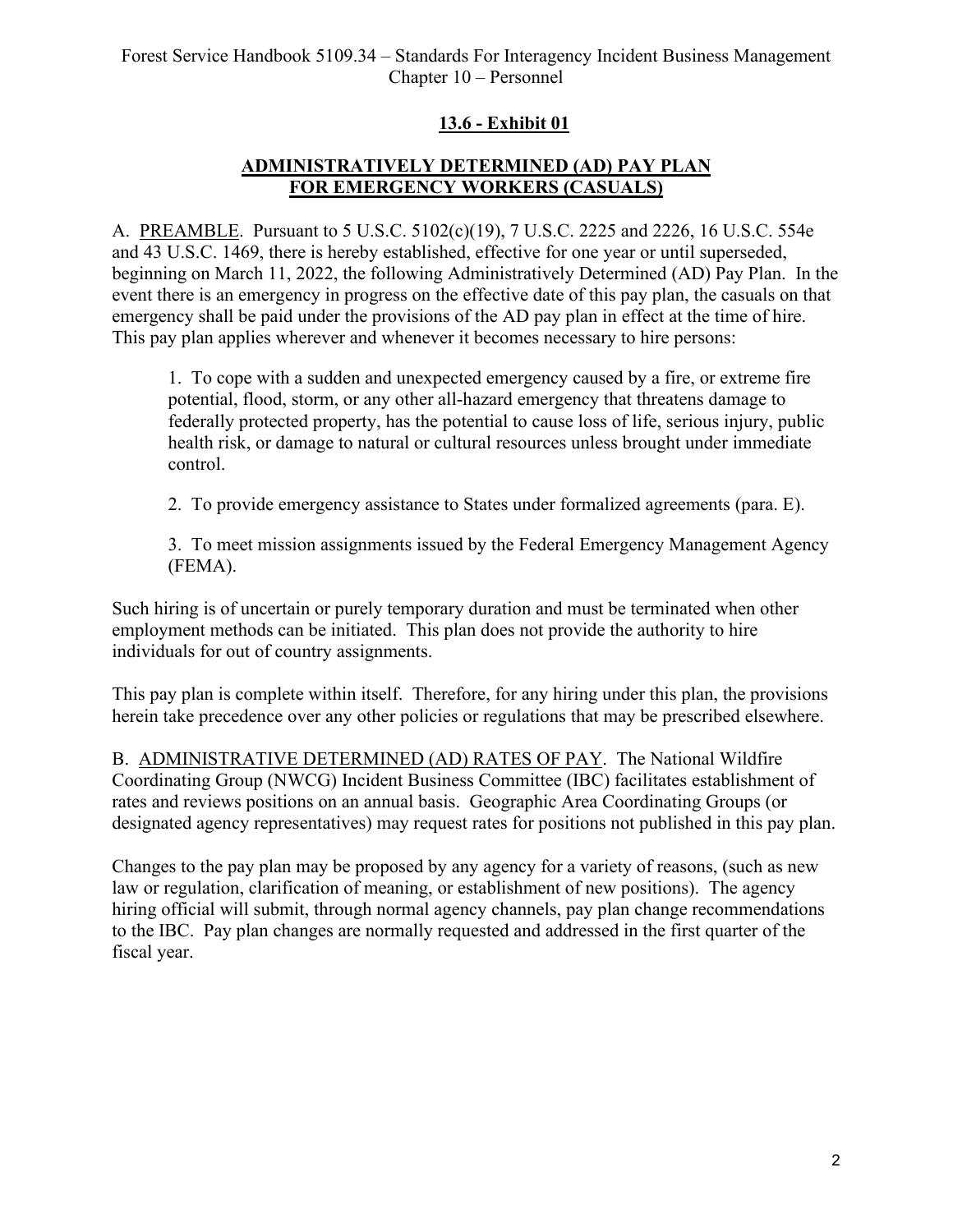### Forest Service Handbook 5109.34 – Standards For Interagency Incident Business Management Chapter 10 – Personnel

| <b>Classification Level</b> | Pay Rate (Per Hour) |
|-----------------------------|---------------------|
| $AD-A$                      | 16.48               |
| $AD-B$                      | 18.08               |
| $AD-C$                      | 20.20               |
| AD-D                        | 22.20               |
| $AD-E$                      | 24.44               |
| $AD-F$                      | 26.64               |
| $AD-G$                      | 29.04               |
| $AD-H$                      | 32.56               |
| $AD-I$                      | 35.96               |
| $AD-J$                      | 39.64               |
| $AD-K$                      | 43.52               |
| AD-L                        | 52.12               |
| $AD-M$                      | 61.96               |

1. Rates Paid Per Hour for Work Performed at Classification Levels AD-A through AD-M.

2. If the casual is assigned to a different position qualification (as documented on the SF-261, Crew Time Report), adjust the pay rate to the appropriate rate for that position and document in the remarks block of the OF-288. A new resource order is not required.

3. The Area Commander, Type 1 or Type 2 Incident Commander, Security Specialist Level 1 or Level 2, and Wildland Fire Investigator are key positions and can only be filled by current agency employees. For state, local or tribal government employees who cannot work on Federal incidents under their employment status or cooperative agreement due to policy or statute, the following positions may be filled in the pay plan under the included conditions:

a. Area Commander: State, local or tribal government employees who meet qualifications as certified by their Geographic Area Coordinating Group.

b. Type 1 and Type 2 Incident Commander: State, local or tribal government employees who meet qualifications as certified by their Geographic Area Coordinating Group.

c. Wildland Fire Investigator: State, local or tribal government employees.

4. If a casual is receiving Social Security benefits or equivalent, casual earnings may be subject to limitations. Casuals should contact the Social Security Administration (SSA) office for further information.

C.DESCRIPTION OF AREAS TO WHICH RATES ARE APPLICABLE. These rates apply to all 50 states, as well as the following areas and jurisdictions: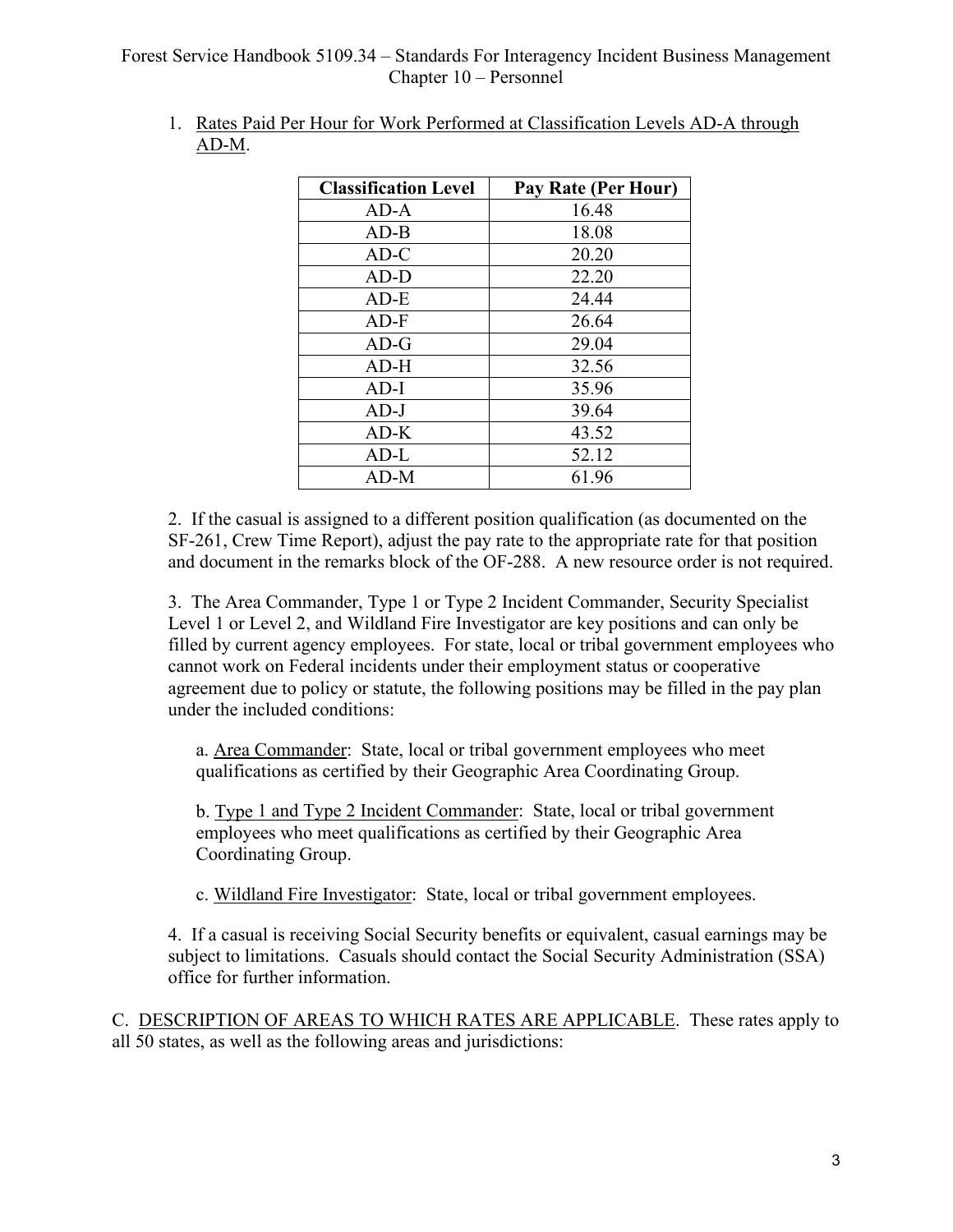### Forest Service Handbook 5109.34 – Standards For Interagency Incident Business Management Chapter 10 – Personnel

| Caroline Islands             | Virgin Islands          |
|------------------------------|-------------------------|
| Guam                         | Puerto Rico             |
| Mariana Islands              | Other Caribbean Islands |
| Marshall Islands             |                         |
| American Samoa               |                         |
| <b>Other Pacific Islands</b> |                         |

D. CIRCUMSTANCES REQUIRED FOR HIRING. Hiring of emergency personnel may be made according to the provisions of this pay plan when any of the following situations exists:

1. To fight an ongoing fire.

2. To hire personnel during unusually dry periods or when local fire danger is very high to extreme (Preparedness Level 4 or 5), or when fuel or weather conditions are such that fires can readily ignite, spread rapidly, and do substantial damage, and when risks of fire occurrence are high (for example, severity authority, or prevention team activation). Examples of high risks occur when the preceding conditions exist and when:

a. Unusual lightning activity is present or is predicted;

b. Incendiary outbreaks occur; or

c. An unusually large number of people are in the area (for example, opening day of hunting season, fishing season, 4th of July, or Labor Day weekend).

3. To provide support to an ongoing incident, including post-incident administration (for example, dispatch, warehouse/cache workers, payment team members, administrative support and reviews). Post-incident administration normally should not exceed 90 calendar days.

4. To pre-position or place resources on standby for potential dispatch.

5. To temporarily replace members of fire suppression crews or fire management personnel who are currently on fires.

6. To allow personnel to attend emergency incident training in preparation for emergency incident response including all hazard training. In most cases this should not exceed a total of 80 hours per calendar year, regardless of hiring agency. This authority cannot be used to circumvent other hiring authorities such as temporary 1039 appointments or career seasonal appointments. The 80-hour limit includes required annual refresher courses. The 80-hour limit does NOT include travel hours to and from training.

Training in excess of 80 hours must be approved by the Regional Incident Business Coordinator. Requests to approve payment must be done in writing by the hiring official to the Regional Incident Business Coordinator. This approval must accompany the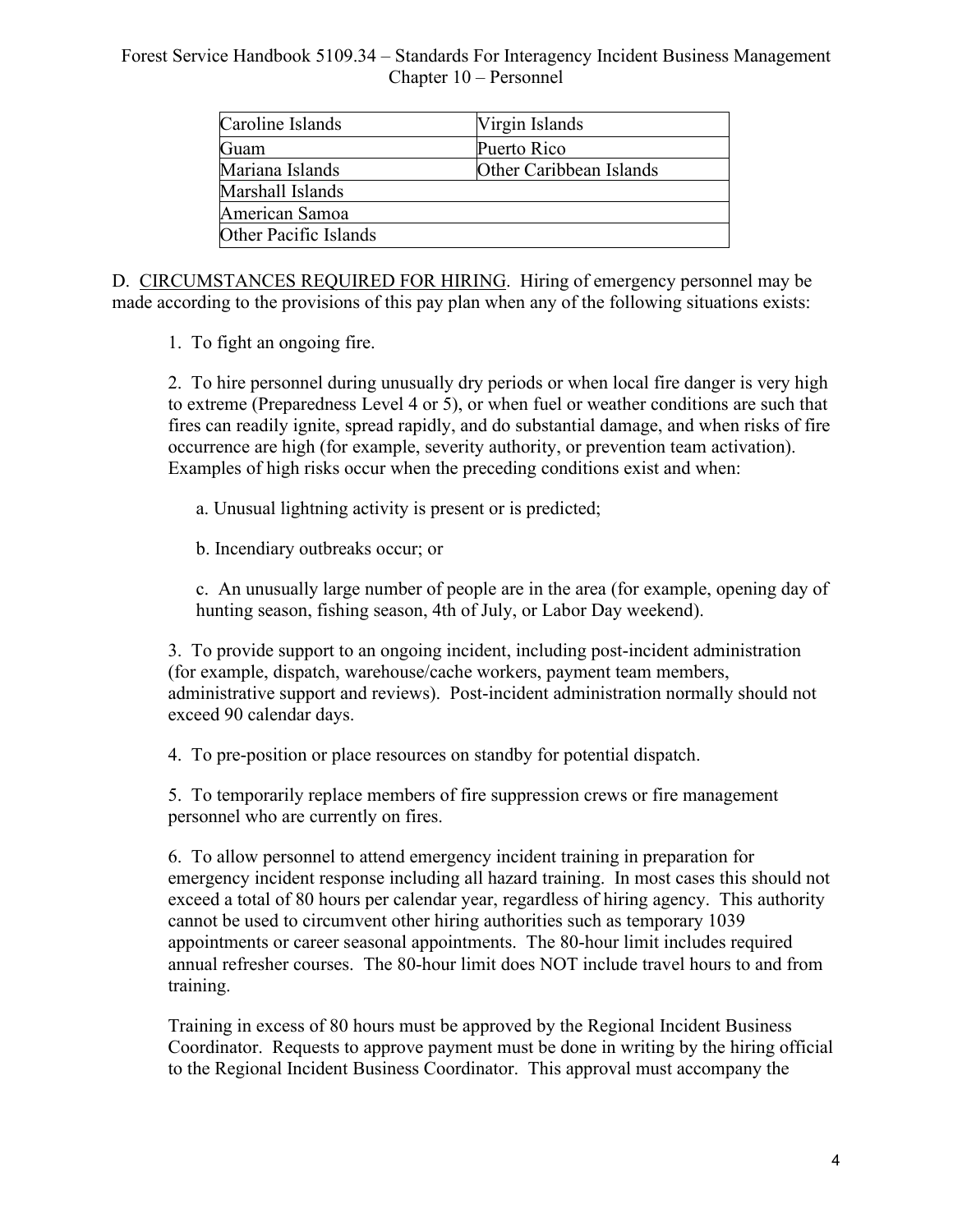OF-288 submitted to the ASC-IF Casual Payment Center. Under no circumstance can training exceed 120 hours per calendar year.

7. To allow personnel to instruct emergency incident training when all other methods of hiring and contracting instructors have been exhausted. Instructing hours cannot exceed a total of 120 hours (excluding travel) per calendar year, regardless of hiring agency, for a qualified individual to prepare, instruct, and issue certificates for required courses for emergency incident situations as noted in paragraph 6.

8. To allow medically qualified personnel to support Work Capacity Tests and training courses as identified in a Job Hazard Analysis when all other methods of hiring and contracting have been exhausted.

9. To cope with floods, storms, or any other all hazard emergency that threatens damage to federally protected property, has the potential to cause loss of life, serious injury a public health risk or damage to natural/cultural resources, unless brought under immediate control.

10. To carry out emergency stabilization work where there is an immediate danger of loss of life or property or when prompt remedial action is essential before potentially damaging climatic events occur.

11. During a transition period, not to exceed 90 calendar days, following an emergency to develop plans and manage an emergency stabilization effort until regular employees can handle the situation or until other employment methods can be initiated. The 90 calendar days begins on the date the Burned Area Emergency Response plan is approved.

12. To meet Mission Assignments issued by the Federal Emergency Management Agency (FEMA) or assignments from other Federal agencies in accordance with approved interagency emergency plans.

13. To hire resources to provide public awareness for an emerging or projected incident, event or situation.

14. To hire casuals for prescribed fire projects for the purpose of reducing hazardous fuels. **This does not include mechanical (use of wheeled conveyances or heavy equipment) or chemical reduction projects.** The term of hire is restricted to no greater than the period beginning 24 hours prior to planned ignition and extending through 24 hours after the perimeter is secured. This Pay Plan is to be used to provide temporary support due to the unpredictable nature of prescribed fire activities and may not be used to circumvent normal hiring and contracting procedures.

### E. CONDITIONS OF HIRE.

1. This pay plan applies only to those casuals who are recruited for the sole purpose of dealing with an immediate fire emergency, extreme fire potential, or other all hazard emergencies.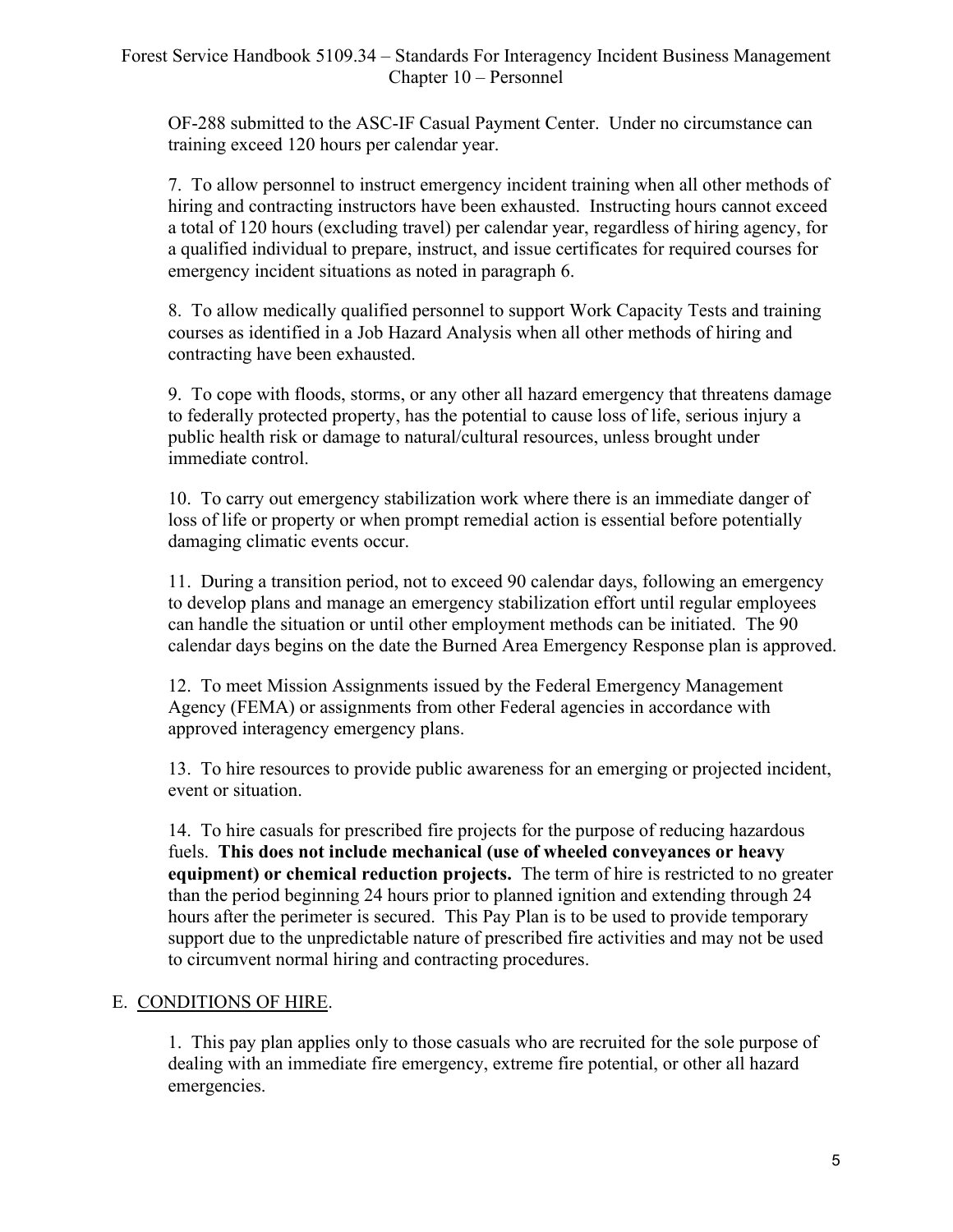2. This Pay Plan may be used to supplement regular personnel assigned to prescribed fire projects (reference D.14). The term of hire is restricted to no greater than 300 hours (excluding travel) per person per calendar year, regardless of hiring agency, for prescribed fire projects.

3. It is the responsibility of the jurisdictional agency to hire and pay AD employees under this Pay Plan for prescribed fire projects unless there is a current agreement in place between federal partners.

4. Under no conditions may active members of the Armed Forces be hired, including National Guard members who have been activated.

5. Federal retirees may be hired under this plan without a reduction in annuity. Federal retirees who have received Separation Incentive Payments (for example, VSIP buy-outs) should check with their HR office to ensure AD payroll will not be subject to any type of repayment, based on the terms of their separation.

6. This authority cannot be used to circumvent other hiring authorities such as temporary 1039 appointments or career seasonal appointments.

7. Casuals hired under this plan must meet minimum physical fitness standards, security and qualification requirements as established by agency policy. Hiring units must use the Single Resource Casual Hire Information Form, per agency policy. In addition, casuals are required to complete agency specific health and medical screening requirements for certain positions prior to being hired, per agency specific guidelines.

8. Casuals in positions that require special certification or license (such as emergency medical technicians, drivers, or instructors) must meet the requirements of the hiring agency and of the State where the incident is located.

9. The Immigration Reform and Control Act of 1986 (8 U.S.C. 1324A) requires employers to hire only individuals who are eligible to work in the United States. This law also requires that the Department of Homeland Security (DHS) Form I-9 be completed within 3 business days of the appointment. Those units who establish and train organized crews should complete DHS Form I-9 as soon as crews are organized to eliminate the need for verification at incidents. The appropriately delegated position on the hiring unit or the designee is responsible for verifying the eligibility of any casuals hired.

10. The Agency Administrator or designee has the final authority to accept or reject any person hired under this pay plan.

11. A social security number is required to work under this pay plan. This applies to United States citizens as well as nonresident aliens. Casuals shall be furnished a notice of mandatory social security number disclosure at the time of hire.

12. The Internal Revenue Service requires Federal tax withholdings for nonresident aliens (reference IRS Publication 515).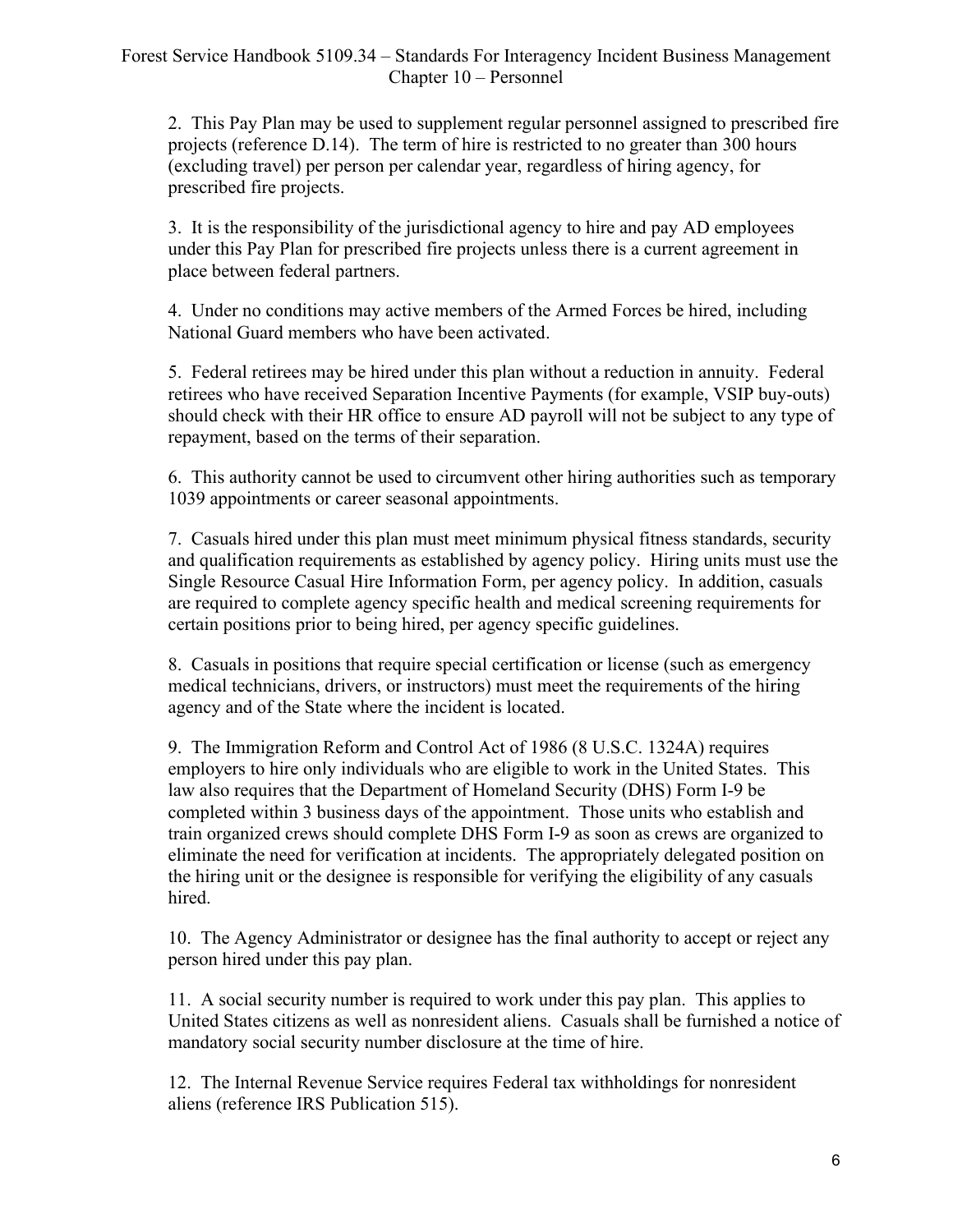### Forest Service Handbook 5109.34 – Standards For Interagency Incident Business Management Chapter 10 – Personnel

13. The salary rate shown for each classification is the rate per hour to be paid for all the service required of the casual. Premium compensation must not be paid for service in excess of 8 hours per day or 40 hours per week or for night, Sunday, or holiday work (16 U.S.C. Sec. 554e).

14. The hiring period begins at the point of hire and the time an individual is available for hire at the request of an agency representative. It ends at the time the casual is returned to the point of hire or is no longer available. Point of hire is defined as the location of the unit where hiring documentation is completed or other locations as determined by the hiring unit. The hiring unit may determine an alternate location as the point of hire to allow for remote hiring of an individual and begin pay status from that location.

a. All hours worked under this pay plan must be recorded as either on-shift or offshift. All on-shift time is compensable; all off-shift time is non-compensable.

b. On-shift includes:

(1) Time spent in travel from and return to the point of hire and related waiting time;

(2) Other travel necessary for the performance of work, such as from fire camp to fire line or between fire camps;

(3) Ordered standby; and

(4) Actual work.

NOTE: Reference the NWCG Standards for Interagency Incident Business Management, Chapter 10.

c. Off-shift includes:

(1) Time allowed for sleeping and eating when personnel are free from assigned duty; and

(2) Other periods when personnel are free from duty and are not in an ordered standby status. Ordered standby occurs when, at the direction of the agency representative, a casual is held in a specific location fully outfitted and ready for immediate assignment.

d. Casuals working away from the point of hire must be given enough on-shift time (travel, ordered standby, and actual work) to total 8 compensable hours for that calendar day. This 8-hour guarantee does not apply to the first and last day of work or travel.

e. Casuals are entitled to guarantee hours (8 hours) if provided days off on an incident assignment away from their point of hire.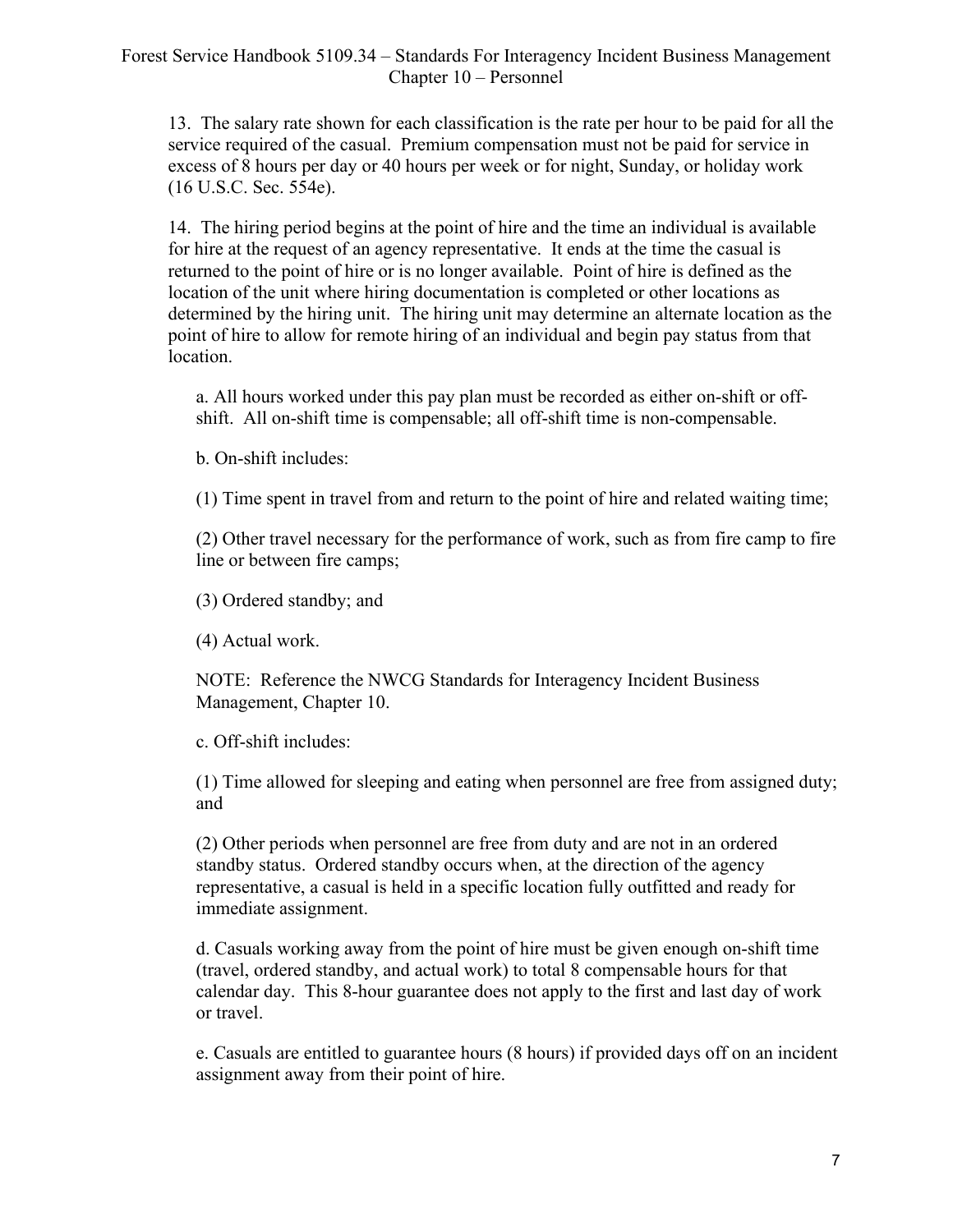f. Casuals are not entitled to paid day(s) off upon release from the incident or at their point of hire. This is considered off-shift time and is non-compensable. Casuals working at the point of hire are not guaranteed 8 hours for each calendar day.

g. The minimum compensable time allowance for each work period is 2 hours. The minimum compensable time allowance of 2 hours does not apply to the first and last day of multiple day assignments.

h. Casuals who are not reassigned and deviate from the normal travel route home will only be reimbursed for the number of miles back to the point of hire. Casuals are not entitled to transportation provided by the government from the point the travel deviation occurs. The travel deviation must be documented and attached to the casual's original time record (OF-288). This documentation must also be included in the incident record.

15. All transportation required from point of hire until return to point of hire must be at government expense, except as stated in paragraph 12g. If a casual is fired or quits without an acceptable reason before the emergency is over, pay will be stopped at that time. A government official may decide whether or not the government will provide return transportation and if the casual will be paid for travel time back to the point of hire.

16. Meal periods should be applied in accordance with the NWCG Standards for Interagency Incident Business Management, Chapter 10.

17. When nonexempt casuals do not receive adequate food or lodging, they shall be in pay status the entire time they are working, sleeping, or eating. Adequate food is defined as meals ready to eat, sack lunches, military type rations, and hot can or similar meals. Adequate lodging is described as a sleeping bag (paper or cloth) or a blanket or equivalent covering to provide protection from the elements for sleeping.

18. Whenever deemed practical and necessary by the agency representative, furnish subsistence and lodging at government expense for casuals under this plan. When feasible utilize Buying Teams or other procurement officials to obtain these services via purchase card or other procurement instrument. If the government cannot provide subsistence for a casual, reimbursement should be made through the agency travel process. The hiring agency or unit is responsible for issuing authorization to travel (if required) and for processing claims for travel expense reimbursement per agency procedures.

19. Casuals under this pay plan are not entitled to earn or to be granted annual or sick leave, or to be covered under the Federal Employees' Group Life Insurance Act (5 U.S.C. 87), Civil Service Retirement Act (5 U.S.C. 83), Federal Employees' Retirement System (5 U.S.C. 84), Federal Insurance Contributions Act (26 U.S.C. 3121(b)(6)(C)). However, the Federal Employees' Compensation Act (5 U.S.C. 81) does cover casuals.

20. Under the provisions of 5 U.S.C. 8501, Federal agencies do not report wages earned to State offices for unemployment compensation purposes. The services performed by an individual on a temporary basis in case of fire, storm, earthquake, flood, or similar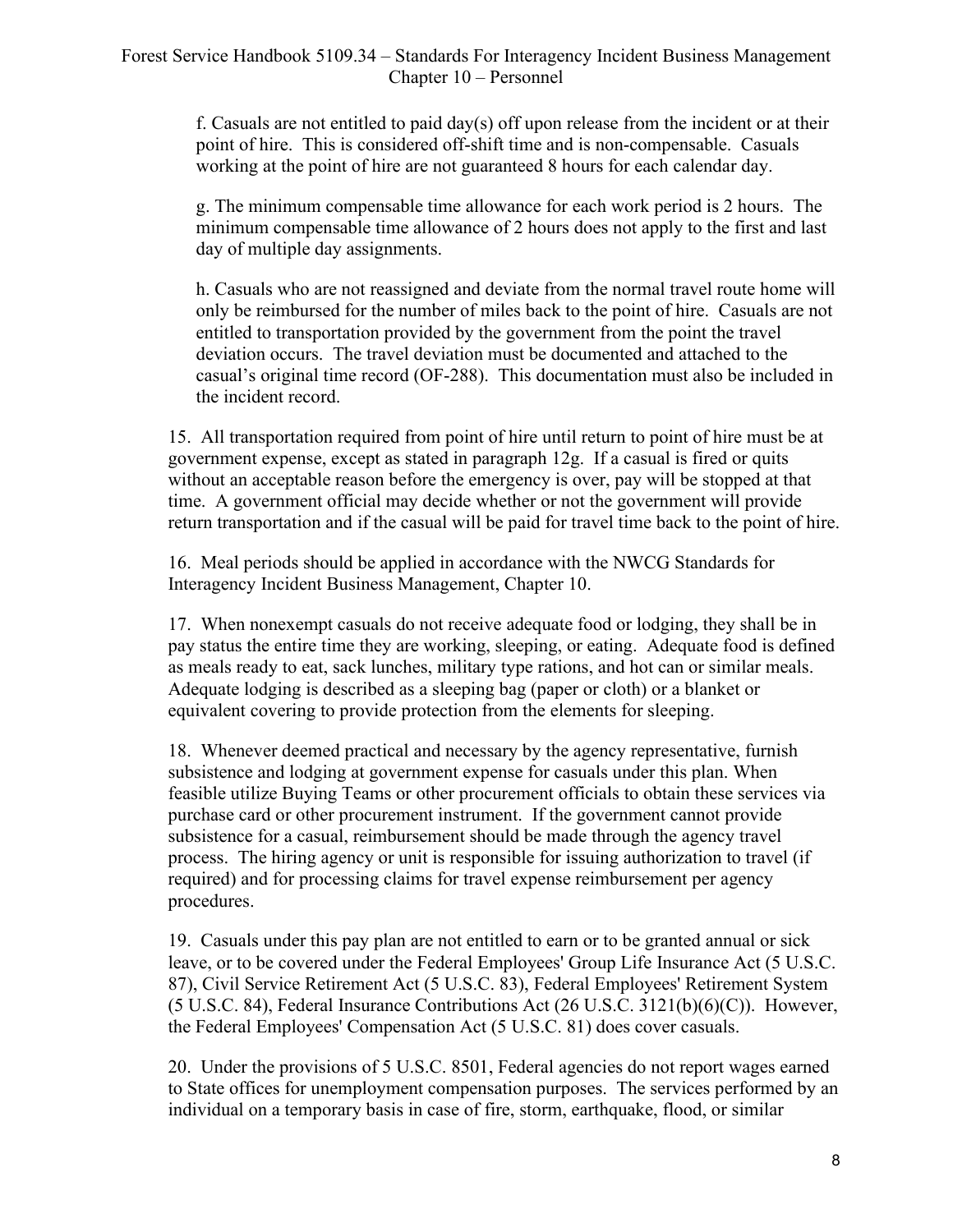emergency are not considered as performing Federal service for the purpose of reporting wages for unemployment compensation benefits. Casuals may furnish statements of earnings to State Unemployment Offices on their own behalf.

21. Federal and State taxes must be withheld from salary payments. Each casual shall present IRS form W-4 and W-5, if applicable, at the time of initial hire. If the casual fails to submit a form W-4, Federal taxes must be withheld at the single rate with no exemptions. An IRS form W-2 must be issued to the casual at the end of the year in which reported wages are earned. State taxes should be withheld for the State in which the casual is hired.

22. Social Security excludes emergency services from Medicare and Social Security withholdings for service performed by an individual serving on a temporary basis in case of fire, storm, snow, earthquake, flood, or other similar emergency (Social Security Act, Section 218 42 U.S.C 418 (c)(6)).

23. Casuals under this pay plan cannot supervise, hire, order, or recommend payments that in any way affect a company or contractor that the casual has ownership or employment with, or perform any other financial responsibilities to, or for, the company or contractor on an incident. If such working conditions exist on an incident or other workplace, the casual shall immediately disclose any relationship with the company or contractor to the Agency Administrator, Incident Business Advisor (IBA), or Finance/Administration Section Chief for immediate action.

24. Hiring units must adhere to agency specific policy on hiring relatives as casuals.

### F. POSITION CLASSIFICATION.

1. Rates are determined according to the job performed. Previous lengths of service and/or additional qualifications are not used to determine pay rate. Occasional or infrequent duties at a higher level do not justify a change in the pay rate.

2. Positions listed in the Incident Position Matrix (IPM) which are found in the Wildland Fire Qualification System Guide (PMS 310-1) are designated with an asterisk in the 310-1 column. Individuals shall possess a current agency issued incident qualification card (Red Card) showing specific qualifications for the position in which they are hired.

3. When casuals work as trainees, the casual shall be paid at one Administratively Determined (AD) rate lower than the full performance AD rate, for example, a fire line squad boss trainee would be paid at the AD-C rate.

4. When casuals attend emergency incident training to qualify for another position, the casual shall be paid at one AD rate lower than the full performance rate.

5. When casuals attend refresher training, the casual shall be paid at their current position qualification rate.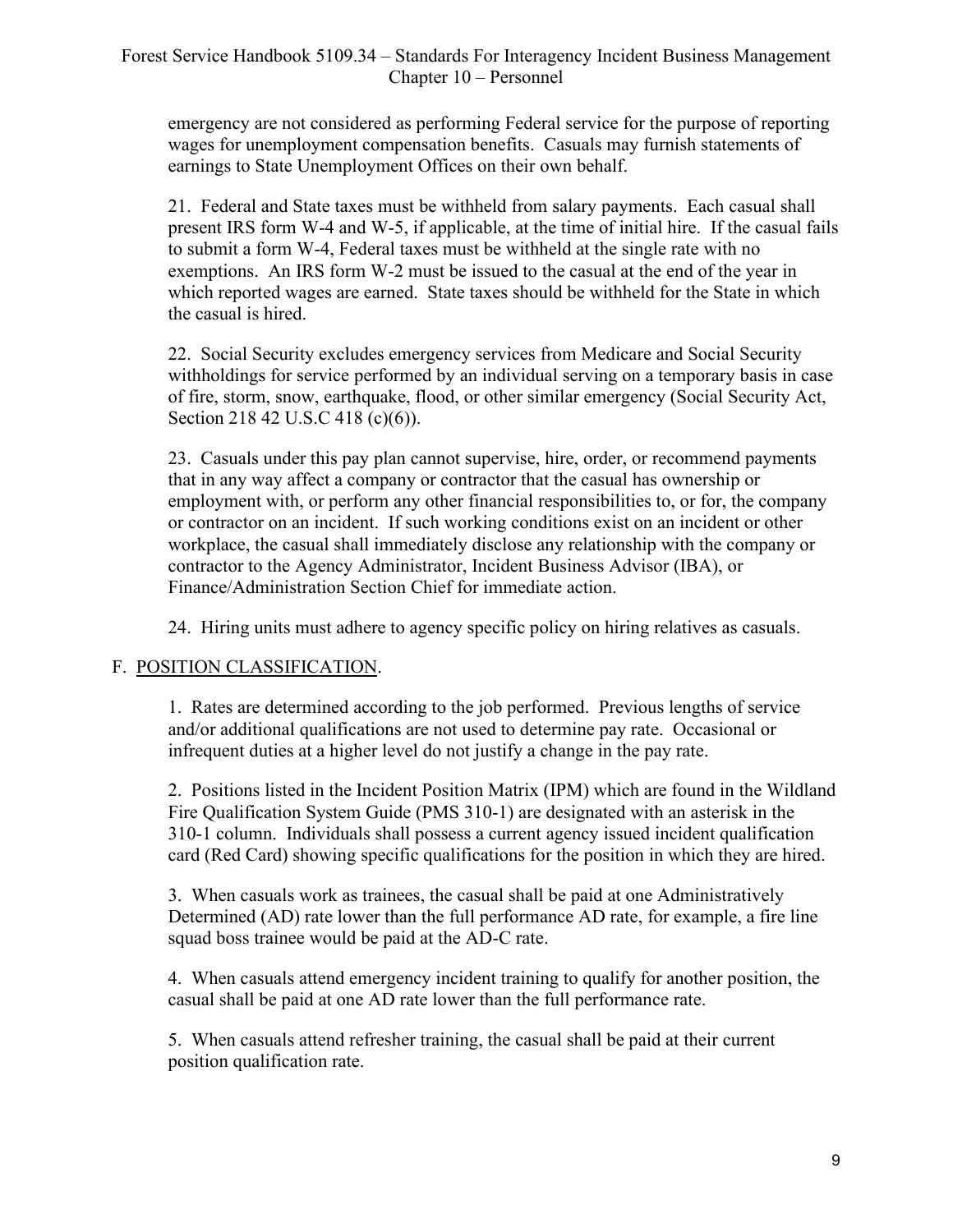6. The following Incident Position Matrix (IPM) outlines the national standard rates prescribed for positions commonly utilized in the Incident Command System (ICS) structure.

7. Exception Positions. If there are no positions on the IPM that fit the scope of duties for a position needed and the extent of a current emergency warrants, an exception position could be established at the AD-A, AD-B, AD-F, AD-I or AD-K classification levels with approval from the Regional Incident Business Coordinator. An approved brief description of duties must accompany the Single Resource Casual Hire Information form when sent to ASC - Incident Finance. The classifications below should be used as guidelines when determining at what level a new position in the AD pay plan may be established:

a. Exception Position 1 - Level AD-A. Positions at this level require no specialized skills or training. The job requires the performance of simple routine, repetitive work tasks under close supervision or requires following oral or written specific step by step instructions.

b. Exception Position 2 - Level AD-B. Positions at this level require minimal skills or training. Routine assignments are carried out independently. Oral or written assignments are given with general information on quality, quantity, and timeframe expectations.

c. Exception Position 3 - Level AD-F. Positions at this level require skills acquired through specific job training or experience. Work is performed independently. The incumbent of the position is expected to interpret instructions, plan work, lead, or supervise positions at the next lower level.

d. Exception Position 4 - Level AD-I. Positions at this level require skills acquired through specific job training, technical education or experience, and require the ability to apply or use specialized, complicated techniques or equipment. The incumbent of the position is expected to instruct others in the requirements of the job, plan work, or supervise positions at the next lower level. This level requires independent judgment and decision making. Assignments are expected to be completed and problems resolved independently.

e. Exception Position 5 - Level AD-K. Positions at this level require expert knowledge and very high skill level in applying a wide range of concepts, principles and practices associated with professional or administrative work. Most often, the positions at this level are commensurate with knowledge gained from successful completion of Incident Command System (ICS) 400 level and above courses, qualifications at the Type 1 or 2 level, or "ologist" type positions (such as a hydrologist) that requires a higher level of education or certification. Incumbents of these positions may be required to supervise other professionals or a group of technical specialists (THSP).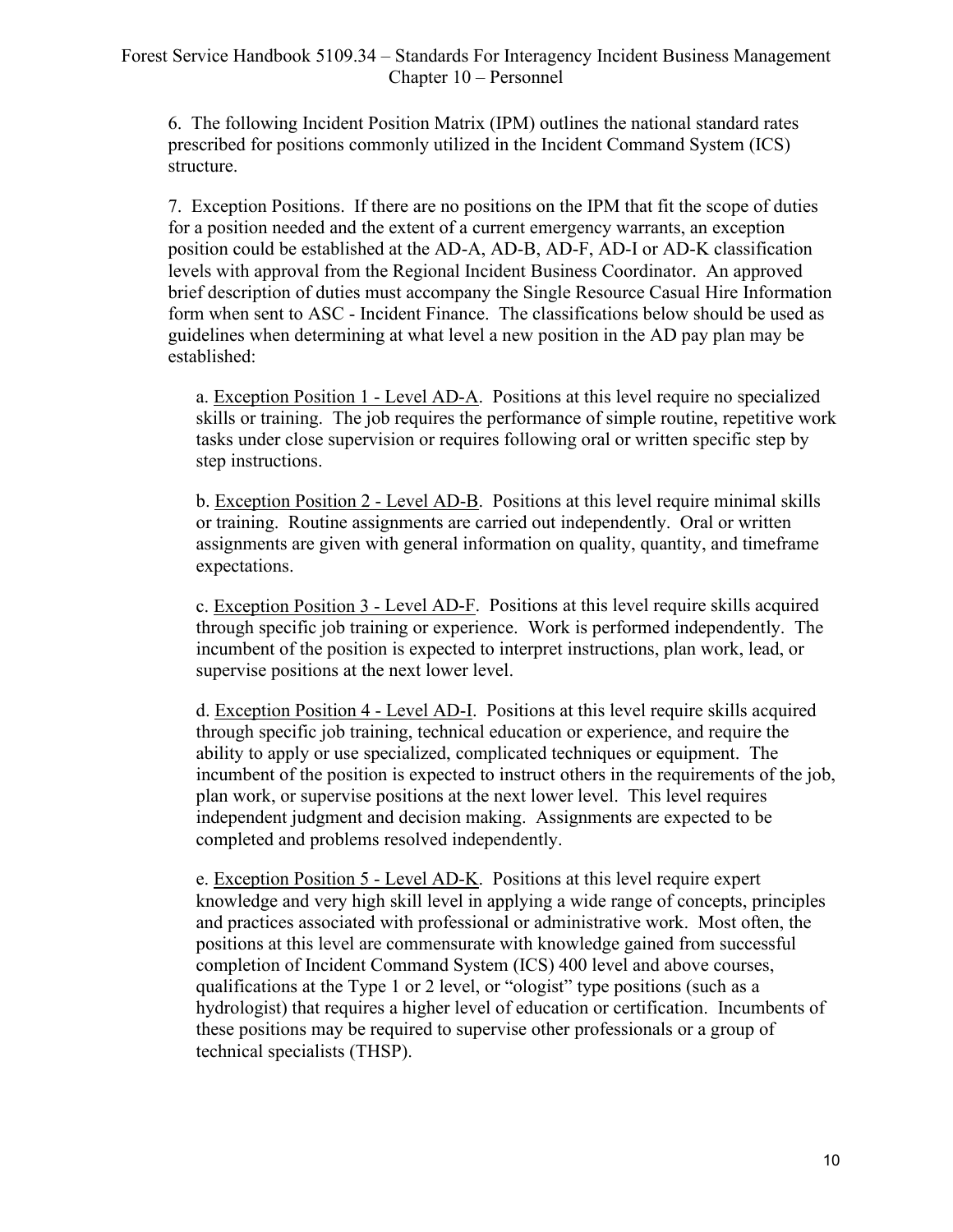#### Forest Service Handbook 5109.34 – Standards For Interagency Incident Business Management Chapter 10 – Personnel

| <b>Exception Position</b> | <b>Classification Level</b> | Pay Rate (Per Hour) |
|---------------------------|-----------------------------|---------------------|
|                           | AD-A                        | 16.48               |
|                           | AD-B                        | 18.08               |
|                           | AD-F                        | 26.64               |
|                           | AD-I                        | 35.96               |
|                           | A D-K                       | 43.52               |

For payment purposes, when completing the OF-288 (Incident Time Report) the excepted position code will be recorded as a technical specialist (THSP) (for example, Exception Position 3, AD-F - THSP) with the actual position title (Laborer) documented in the remarks section.

A trainee hired for an exception position will be paid at the next lower rate, (for example, Exception Position 4, AD-H - Trainee).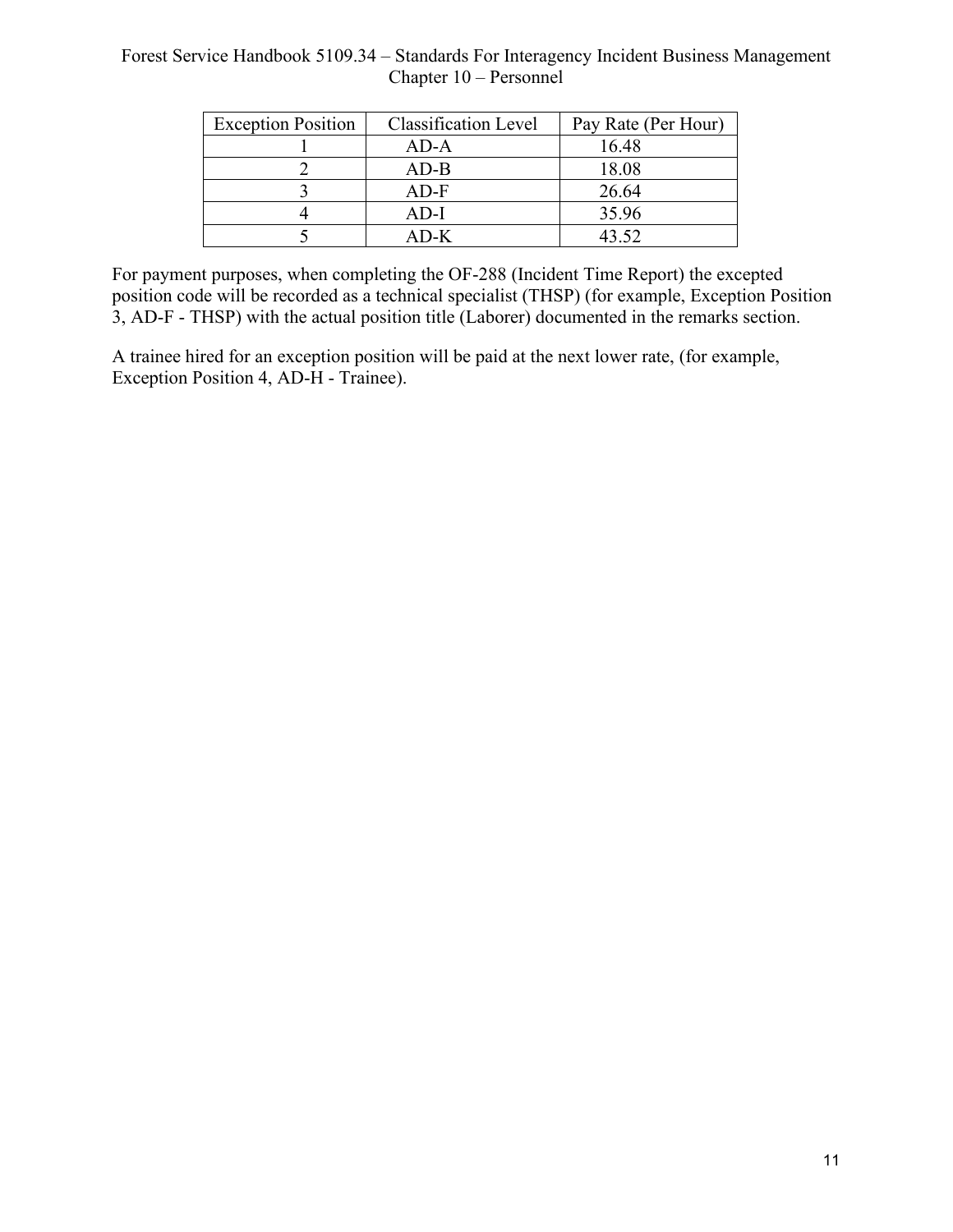# **INCIDENT POSITION MATRIX**

(Correlates Positions within the Incident Command System (ICS) to Classification Levels AD-A to AD-M)

Note: The abbreviated ICS position code identifiers are in the left hand column. Asterisks in the right hand column reflect that positions and qualifications are listed in PMS 310-1.

| <b>POSITION</b> | <b>POSITION TITLE</b>                            | <b>AD</b>    | <b>PMS</b> |
|-----------------|--------------------------------------------------|--------------|------------|
| <b>CODE</b>     |                                                  | <b>CLASS</b> | $310 - 1$  |
| <b>AEMT</b>     | ADVANCED EMERGENCY MEDICAL                       | $AD-H$       |            |
|                 | TECHNICIAN (not fireline qualified)              |              |            |
| <b>AEMF</b>     | <b>ADVANCED EMERGENCY MEDICAL</b>                | $AD-I$       |            |
|                 | TECHNICIAN - FIRELINE QUALIFIED                  |              |            |
| <b>AOBS</b>     | <b>AERIAL OBSERVER</b>                           | $AD-F$       |            |
| <b>THSP</b>     | AGENCY ADMINISTRATOR LIAISON                     | $AD-M$       |            |
| <b>AREP</b>     | <b>AGENCY REPRESENTATIVE</b>                     | $AD-K$       | $\ast$     |
| <b>AOBD</b>     | AIR OPERATIONS BRANCH DIRECTOR                   | $AD-K$       | $\ast$     |
| <b>THSP</b>     | <b>AIR RESOURCE ADVISOR</b>                      | $AD-J$       |            |
| <b>ASCO</b>     | AIR SPACE COORDINATOR                            | $AD-K$       |            |
| <b>ASGS</b>     | AIR SUPPORT GROUP SUPERVISOR                     | $AD-J$       | $\ast$     |
| <b>ATGS</b>     | AIR TACTICAL GROUP SUPERVISOR                    | $AD-J$       | $\ast$     |
| <b>AITS</b>     | AIR TACTICAL SUPERVISOR - attached to ASM1       | $AD-J$       |            |
| <b>ATBM</b>     | AIR TANKER BASE MANAGER                          | $AD-I$       | $\ast$     |
| <b>ABRO</b>     | AIRCRAFT BASE RADIO OPERATOR                     | $AD-E$       | $\ast$     |
| <b>THSP</b>     | AIRCRAFT COORDINATOR (National and GACC)         | $AD-I$       |            |
| <b>ACDP</b>     | <b>AIRCRAFT DISPATCHER</b>                       | $AD-H$       | $\ast$     |
| <b>ATIM</b>     | AIRCRAFT TIMEKEEPER                              | $AD-E$       | $\ast$     |
| <b>ARCH</b>     | <b>ARCHEOLOGIST</b>                              | $AD-K$       |            |
| <b>ACAC</b>     | AREA COMMAND AVIATION COORDINATOR                | $AD-L$       | $\ast$     |
| <b>ACDR</b>     | AREA COMMANDER (reference section B.3 for        | $AD-M$       |            |
|                 | conditions allowing the hiring of this position) |              | $\ast$     |
| <b>ACLC</b>     | ASSISTANT AREA COMMANDER, LOGISTICS              | $AD-L$       | $\ast$     |
| <b>ACPC</b>     | ASSISTANT AREA COMMANDER, PLANNING               | $AD-L$       | $\ast$     |
| <b>BCMG</b>     | <b>BASE CAMP MANAGER</b>                         | $AD-E$       | $\ast$     |
| <b>BAES</b>     | <b>BURNED AREA EMEREGENCY RESPONSE</b>           | $AD-K$       |            |
|                 | <b>SPECIALIST</b>                                |              |            |
| <b>BAEL</b>     | <b>BURNED AREA EMERGENCY RESPONSE</b>            | $AD-L$       |            |
|                 | <b>TEAM LEADER</b>                               |              |            |
| <b>BUYL</b>     | <b>BUYING TEAM LEADER - GEOGRAPHIC AREA</b>      | $AD-K$       |            |
|                 | (reference section B, paragraph 4 for conditions |              |            |
|                 | allowing the hiring of this position)            |              |            |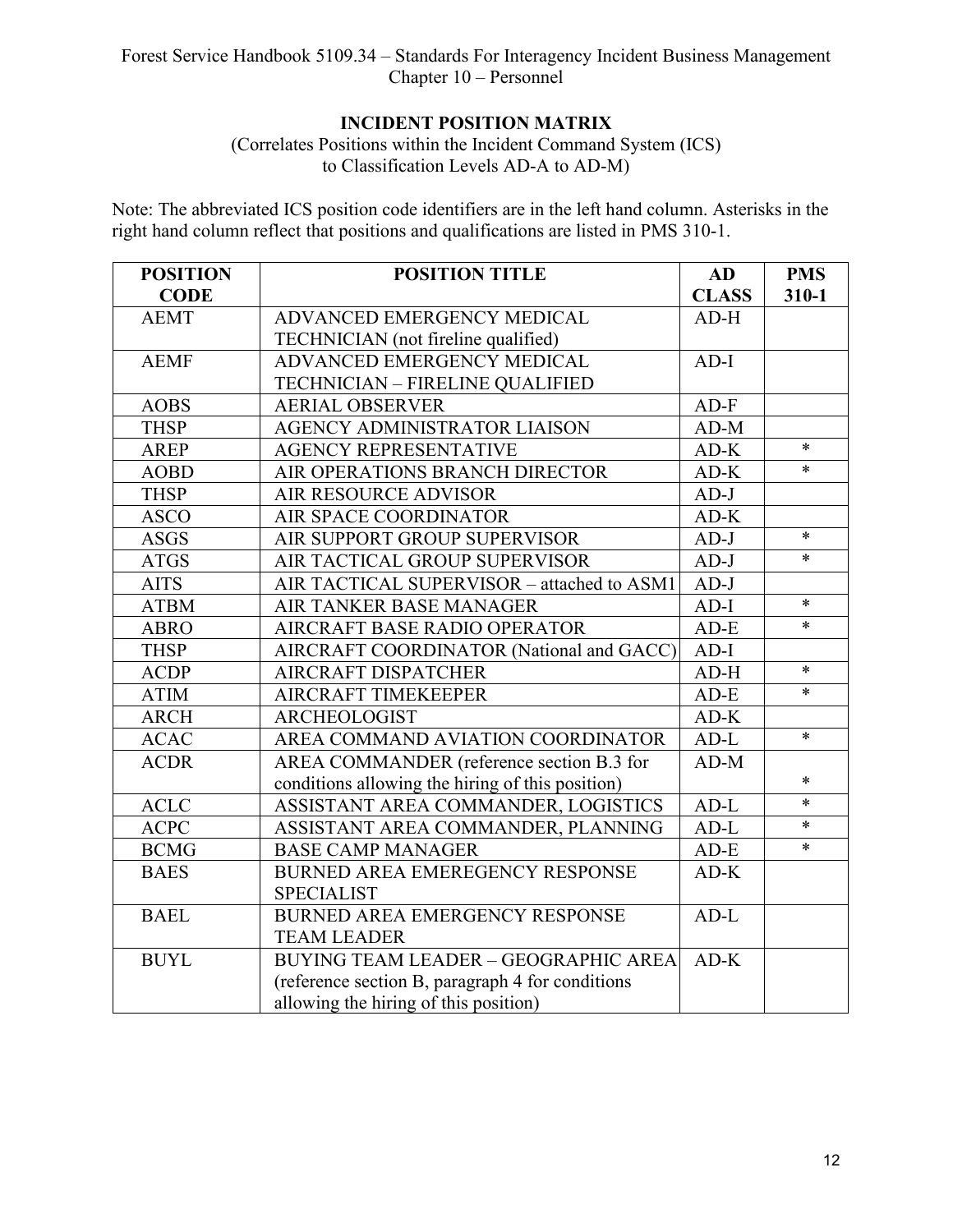| <b>POSITION</b><br><b>CODE</b> | <b>POSITION TITLE</b>                              | <b>AD</b><br><b>CLASS</b> | <b>PMS</b><br>$310 - 1$ |
|--------------------------------|----------------------------------------------------|---------------------------|-------------------------|
| <b>BUYL</b>                    | BUYING TEAM LEADER - NATIONAL (reference           | $AD-L$                    |                         |
|                                | section B, paragraph 4 for conditions allowing the |                           |                         |
|                                | hiring of this position)                           |                           |                         |
| <b>THSP</b>                    | <b>BUYING TEAM LEADER MENTOR</b>                   | $AD-J$                    |                         |
| <b>BUYM</b>                    | <b>BUYING TEAM MEMBER</b>                          | $AD-F$                    |                         |
| <b>CDSP</b>                    | CACHE DEMOB SPECIALIST                             | $AD-F$                    |                         |
| <b>THSP</b>                    | <b>CACHE LIAISON</b>                               | $AD-G$                    |                         |
| CASC                           | <b>CACHE SUPPLY CLERK</b>                          | $AD-C$                    |                         |
| <b>THSP</b>                    | <b>CADRE SUPPORT</b>                               | $AD-F$                    |                         |
| <b>CACB</b>                    | <b>CAMP CREW BOSS</b>                              | $AD-D$                    |                         |
| <b>THSP</b>                    | <b>CAMP CREW SQUAD BOSS</b>                        | $AD-C$                    |                         |
| <b>CAMP</b>                    | <b>CAMP HELP</b>                                   | AD-A                      |                         |
| <b>CLMS</b>                    | <b>CLAIMS SPECIALIST</b>                           | $AD-E$                    | $\ast$                  |
| <b>COML</b>                    | COMMUNICATIONS UNIT LEADER                         | $AD-H$                    | $\ast$                  |
| <b>THSP</b>                    | COMMUNITY MITIGATION ASSESSMENT                    | $AD-J$                    |                         |
|                                | <b>TEAM LEADER</b>                                 |                           |                         |
| <b>THSP</b>                    | COMMUNITY MITIGATION ASSESSMENT                    | $AD-I$                    |                         |
|                                | <b>TEAM MEMBER</b>                                 |                           |                         |
| <b>COMP</b>                    | <b>COMP/CLAIMS UNIT LEADER</b>                     | $AD-H$                    | $\ast$                  |
| <b>INJR</b>                    | COMP FOR INJURY SPECIALIST                         | $AD-E$                    | $\ast$                  |
| COCO                           | <b>COMPUTER COORDINATOR</b>                        | $AD-G$                    |                         |
| <b>CDER</b>                    | COMPUTER DATA ENTRY RECORDER                       | $AD-D$                    |                         |
| <b>THSP</b>                    | CONTRACT REPRESENTATIVE NATION-WIDE                | $AD-G$                    |                         |
| <b>COTR</b>                    | CONTRACTING OFFICER TECHNICAL                      | $AD-G$                    |                         |
|                                | <b>REPRESENTATIVE</b>                              |                           |                         |
| <b>COOK</b>                    | COOK, HEAD CAMP                                    | $AD-F$                    |                         |
| <b>THSP</b>                    | COST APPORTIONMENT TECH SPECIALIST                 | $AD-H$                    |                         |
| <b>COST</b>                    | <b>COST UNIT LEADER</b>                            | $AD-H$                    | $\ast$                  |
| <b>CRWB</b>                    | <b>CREW BOSS</b>                                   | $AD-F$                    | $*$                     |
| <b>CREP</b>                    | <b>CREW REPRESENTATIVE</b>                         | $AD-G$                    | $\ast$                  |
| <b>CISL</b>                    | CRITICAL INCIDENT STRESS MANAGEMENT                | $AD-K$                    |                         |
|                                | <b>LEADER</b>                                      |                           |                         |
| <b>CISM</b>                    | CRITICAL INCIDENT STRESS MANAGEMENT                | $AD-H$                    |                         |
|                                | <b>MEMBER</b>                                      |                           |                         |
| <b>DECK</b>                    | <b>DECK COORDINATOR</b>                            | $AD-F$                    | *                       |
| <b>DMOB</b>                    | DEMOBILIZATION UNIT LEADER                         | $AD-H$                    | $\ast$                  |
| <b>THSP</b>                    | DEPUTY INCIDENT COMMANDER TYPE 1                   | $AD-M$                    |                         |
| <b>THSP</b>                    | DEPUTY INCIDENT COMMANDER TYPE 2                   | $AD-L$                    |                         |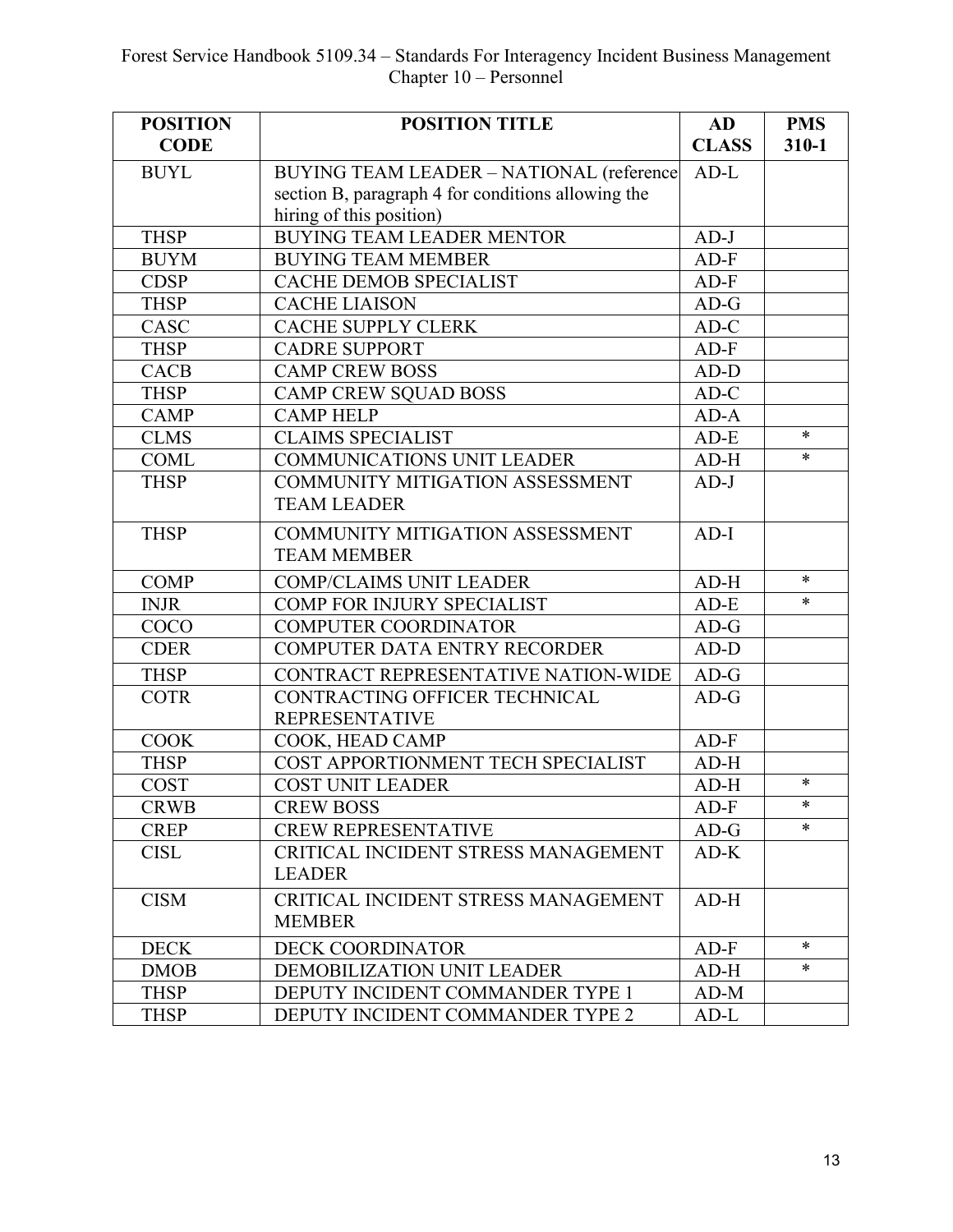| <b>POSITION</b>  | <b>POSITION TITLE</b>                 | AD           | <b>PMS</b> |
|------------------|---------------------------------------|--------------|------------|
| <b>CODE</b>      |                                       | <b>CLASS</b> | $310 - 1$  |
| <b>DPRO</b>      | <b>DISPLAY PROCESSOR</b>              | $AD-C$       | $\ast$     |
| <b>DIVS</b>      | <b>DIVISION/GROUP SUPERVISOR</b>      | $AD-J$       | $\ast$     |
| <b>DOCL</b>      | DOCUMENTATION UNIT LEADER             | $AD-F$       | $\ast$     |
| <b>DZOP</b>      | <b>DOZER OPERATOR</b>                 | $AD-H$       |            |
| <b>DZIA</b>      | DOZER OPERATOR, INITIAL ATTACK        | $AD-I$       |            |
| <b>DRVA</b>      | DRIVER CLASS A, CDL REQUIRED          | $AD-E$       |            |
| <b>DRVB</b>      | DRIVER CLASS B, CDL REQUIRED          | $AD-E$       |            |
| <b>DRIV</b>      | DRIVER/OPERATOR                       | $AD-D$       |            |
| <b>EMTB</b>      | <b>EMERGENCY MEDICAL TECHINICAN</b>   | $AD-G$       |            |
|                  | BASIC (not fireline qualified)        |              |            |
| <b>EMTF</b>      | <b>EMERGENCY MEDICAL TECHNICIAN -</b> | $AD-H$       |            |
|                  | <b>FIRELINE</b>                       |              |            |
| <b>ENGB</b>      | <b>ENGINE BOSS</b>                    | $AD-F$       | $\ast$     |
| <b>ENOP</b>      | <b>ENGINE OPERATOR</b>                | $AD-E$       |            |
| EOPI             | <b>EQUIPMENT INSPECTOR</b>            | $AD-D$       |            |
| <b>EQPM</b>      | <b>EQUIPMENT MANAGER</b>              | $AD-E$       | $\ast$     |
| <b>EQTR</b>      | <b>EQUIPMENT TIME RECORDER</b>        | $AD-E$       | $\ast$     |
| <b>CORD</b>      | EXPANDED DISPATCH COORDINATOR         | $AD-J$       | $\ast$     |
| <b>EDRC</b>      | EXPANDED DISPATCH RECORDER            | $AD-C$       | $\ast$     |
| <b>EDSP</b>      | EXPANDED DISPATCH SUPERVISORY         | $AD-H$       | $\ast$     |
|                  | <b>DISPATCHER</b>                     |              |            |
| <b>EDSD</b>      | EXPANDED DISPATCH SUPPORT DISPATCHER  | $AD-F$       | $\ast$     |
| FACL             | <b>FACILITIES UNIT LEADER</b>         | $AD-H$       | $\ast$     |
| FAL1             | <b>FALLER, ADVANCED</b>               | $AD-J$       | $\ast$     |
| FAL3             | <b>FALLER, BASIC</b>                  | $AD-D$       | $\ast$     |
| FAL <sub>2</sub> | FALLER, INTERMEDIATE                  | $AD-E$       | $\ast$     |
| <b>THSP</b>      | <b>FAMILY LIAISON OFFICER</b>         | $AD-K$       |            |
| <b>FELB</b>      | <b>FELLING BOSS</b>                   | $AD-F$       | $\ast$     |
| <b>ESFA</b>      | FEMA EMERGENCY SUPPORT FUNCTION #4    | $AD-F$       |            |
|                  | <b>ADMINISTRATIVE SUPPORT</b>         |              |            |
| <b>ESFL</b>      | FEMA EMERGENCY SUPPORT FUNCTION #4    | $AD-K$       |            |
|                  | PRIMARY LEADER                        |              |            |
| <b>ESFS</b>      | FEMA EMERGENCY SUPPORT FUNCTION #4    | $AD-I$       |            |
|                  | <b>STRUCTURE SUPPORT</b>              |              |            |
| <b>ESFW</b>      | FEMA EMERGENCY SUPPORT FUNCTION #4    | $AD-I$       |            |
|                  | <b>WILDLAND SUPPORT</b>               |              |            |
| <b>FOBS</b>      | <b>FIELD OBSERVER</b>                 | $AD-F$       | $\ast$     |
| FSC1             | FINANCE/ADMINISTRATION SECTION CHIEF  | $AD-L$       | $\ast$     |
|                  | TYPE 1                                |              |            |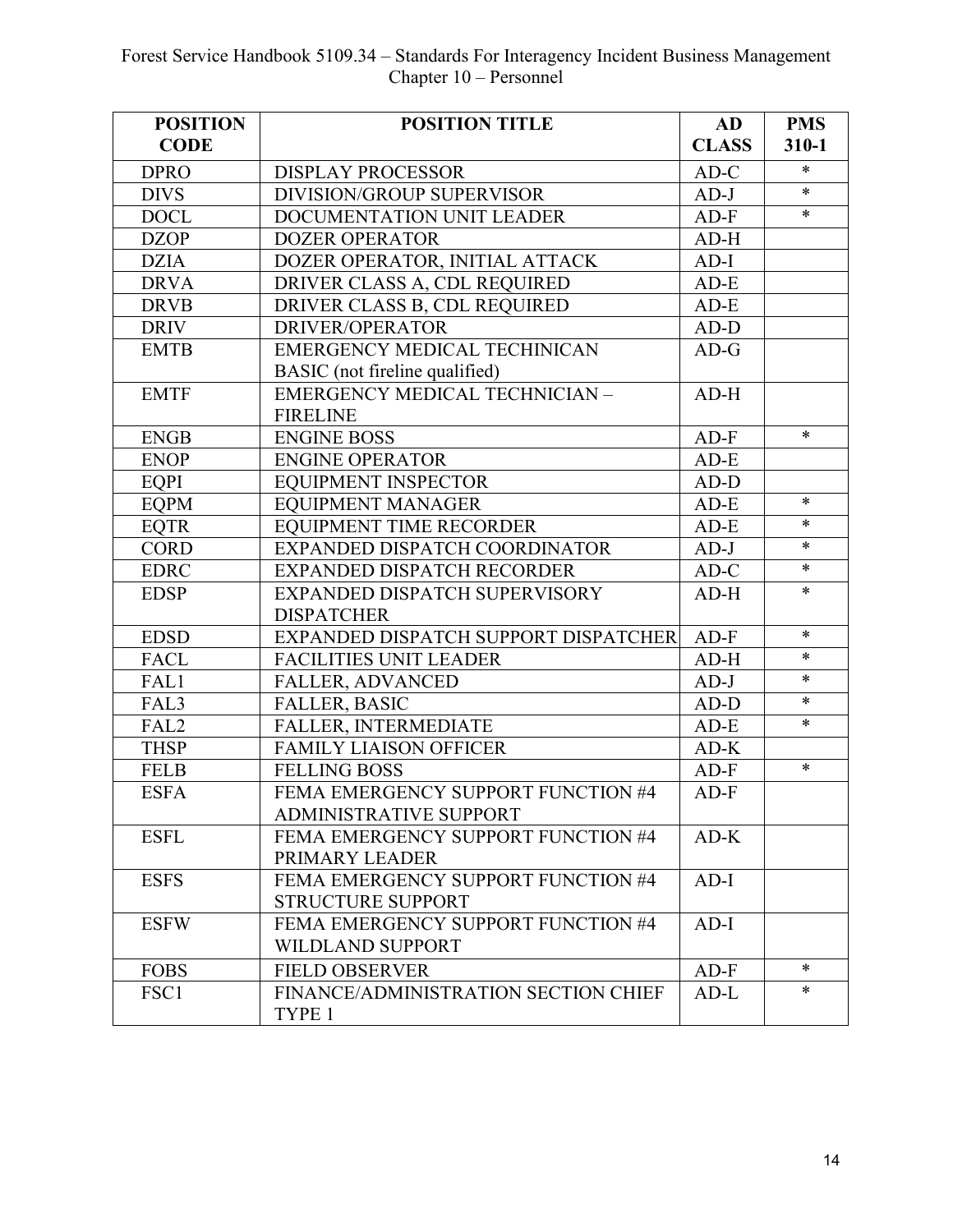| <b>POSITION</b>  | <b>POSITION TITLE</b>                                  | <b>AD</b>    | <b>PMS</b> |
|------------------|--------------------------------------------------------|--------------|------------|
| <b>CODE</b>      |                                                        | <b>CLASS</b> | $310 - 1$  |
| FSC <sub>2</sub> | FINANCE/ADMINISTRATION SECTION CHIEF                   | $AD-K$       | $\ast$     |
|                  | TYPE <sub>2</sub>                                      |              |            |
| FSC3             | FINANCE/ADMINISTRATION SECTION CHIEF                   | $AD-J$       | $\ast$     |
|                  | TYPE 3                                                 |              |            |
| <b>FBAN</b>      | FIRE BEHAVIOR ANALYST                                  | $AD-J$       | $\ast$     |
| <b>FEMO</b>      | FIRE EFFECTS MONITOR                                   | $AD-D$       | $\ast$     |
| <b>THSP</b>      | <b>FIRE LOOKOUT</b>                                    | $AD-D$       |            |
| FFT1             | FIREFIGHTER TYPE 1 (SQUADBOSS)                         | $AD-D$       | $\ast$     |
| FFT2             | FIREFIGHTER TYPE 2 (CREWMEMBER)                        | $AD-C$       | $\ast$     |
| <b>FIRB</b>      | <b>FIRING BOSS</b>                                     | $AD-F$       | $\ast$     |
| <b>FWBM</b>      | <b>FIXED WING BASE MANAGER</b>                         | $AD-I$       | $\ast$     |
| <b>FWPT</b>      | FIXED WING PARKING TENDER                              | $AD-E$       | $\ast$     |
| <b>FDUL</b>      | <b>FOOD UNIT LEADER</b>                                | $AD-H$       | $\ast$     |
| <b>FUEL</b>      | <b>FUELING SPECIALIST</b>                              | $AD-D$       |            |
| <b>THSP</b>      | <b>GACC FIRE CACHE MANAGER</b>                         | $AD-J$       |            |
| <b>THSP</b>      | <b>GACC METEOROLOGIST</b>                              | $AD-J$       |            |
| <b>GISS</b>      | <b>GIS SPECIALIST</b>                                  | $AD-G$       | $\ast$     |
| <b>GSUL</b>      | <b>GROUND SUPPORT UNIT LEADER</b>                      | $AD-H$       | $\ast$     |
| <b>HEQB</b>      | HEAVY EQUIPMENT BOSS, SINGLE                           | $AD-F$       | $\ast$     |
| <b>THSP</b>      | HEAVY EQUIPMENT TECHNICAL SPECIALIST                   | $AD-L$       |            |
| <b>HEBM</b>      | <b>HELIBASE MANAGER</b>                                | $AD-I$       | $\ast$     |
| <b>HLCO</b>      | HELICOPTER COORDINATOR                                 | $AD-I$       | $\ast$     |
| <b>HECM</b>      | HELICOPTER CREWMEMBER                                  | $AD-D$       | $\ast$     |
| <b>HMGB</b>      | HELICOPTER MANAGER, SINGLE RESOURCE                    | $AD-G$       | $\ast$     |
|                  | <b>BOSS</b>                                            |              |            |
| <b>HRSP</b>      | HUMAN RESOURCE SPECIALIST                              | $AD-H$       | $\ast$     |
| <b>INBA</b>      | <b>INCIDENT BUSINESS ADVISOR</b>                       | $AD-L$       | $\ast$     |
| ICT1             | <b>INCIDENT COMMANDER TYPE 1 (reference</b>            | $AD-M$       | $\ast$     |
|                  | section B.3 for conditions allowing the hiring of this |              |            |
|                  | position)                                              |              |            |
| ICT <sub>2</sub> | <b>INCIDENT COMMANDER TYPE 2 (reference</b>            | $AD-L$       | $\ast$     |
|                  | section B.3 for conditions allowing the hiring of this |              |            |
|                  | position)                                              |              |            |
| ICT3             | <b>INCIDENT COMMANDER TYPE 3</b>                       | $AD-J$       | $\ast$     |
| ICT4             | <b>INCIDENT COMMANDER TYPE 4</b>                       | $AD-F$       | ∗          |
| ICT5             | INCIDENT COMMANDER TYPE 5                              | $AD-E$       | $\ast$     |
| <b>INCM</b>      | INCIDENT COMMUNICATIONS CENTER                         | $AD-E$       | $\ast$     |
|                  | <b>MANAGER</b>                                         |              |            |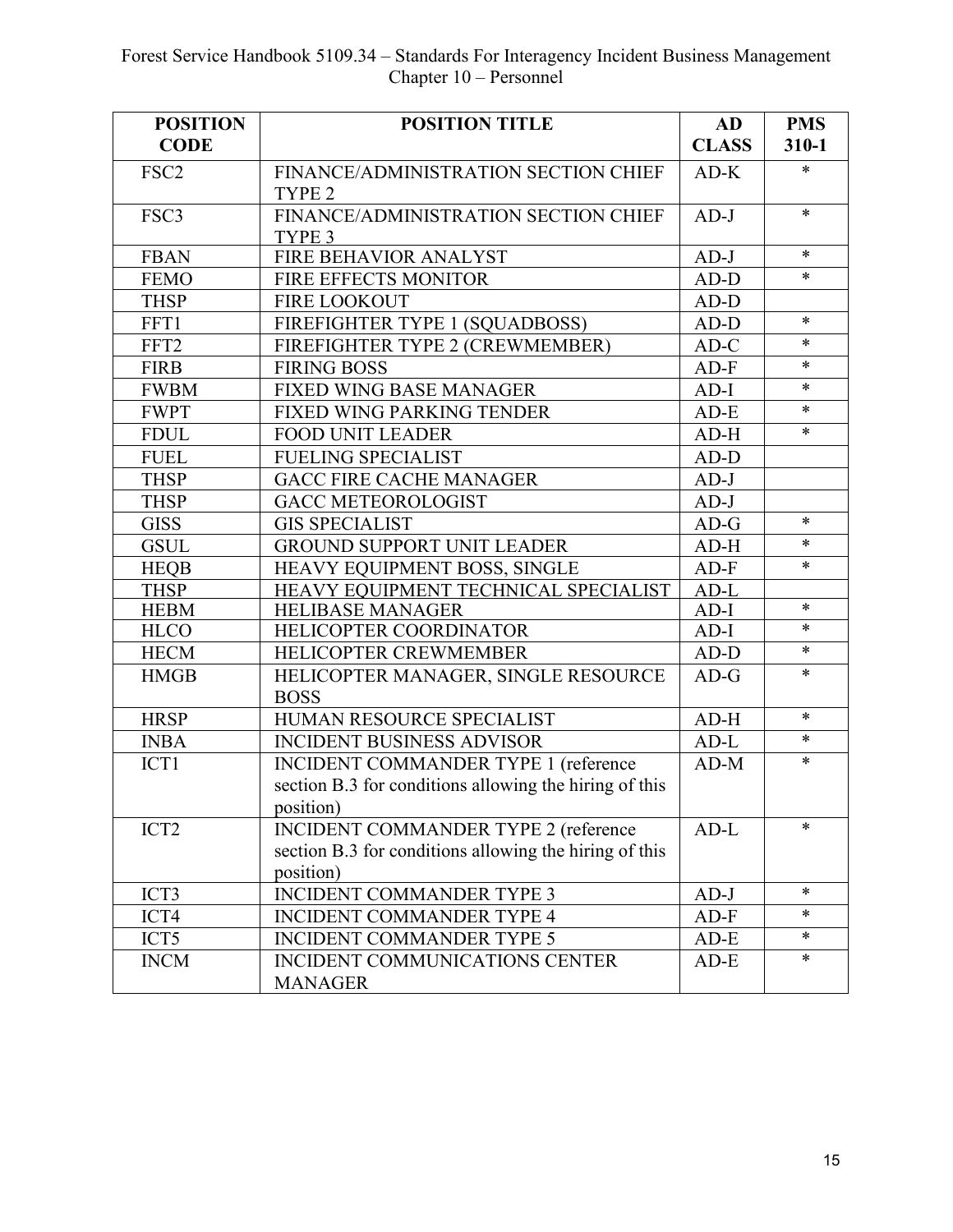| <b>POSITION</b>  | <b>POSITION TITLE</b>                       | <b>AD</b>    | <b>PMS 310-</b> |
|------------------|---------------------------------------------|--------------|-----------------|
| <b>CODE</b>      |                                             | <b>CLASS</b> | $\mathbf{1}$    |
| <b>COMT</b>      | INCIDENT COMMUNICATIONS TECHNICIAN          | $AD-F$       | $\ast$          |
| <b>ICPI</b>      | INCIDENT CONTRACT PROJECT INSPECTOR         | $AD-G$       | $\ast$          |
| <b>IMSA</b>      | INCIDENT MEDICAL SPECIALIST ASSISTANT       | $AD-G$       |                 |
| <b>IMSM</b>      | <b>INCIDENT MEDICAL SPECIALIST MANAGER</b>  | $AD-H$       |                 |
| <b>IMST</b>      | INCIDENT MEDICAL SPECIALIST TECHNICIAN      | $AD-G$       |                 |
| <b>ITSS</b>      | <b>INCIDENT TECHNOLOGY SUPPORT</b>          | $AD-I$       |                 |
| <b>TNSP</b>      | <b>INCIDENT TRAINING SPECIALIST</b>         | $AD-F$       | $\ast$          |
| <b>IRIN</b>      | <b>INFRARED INTERPRETER</b>                 | $AD-G$       | *               |
| <b>IADP</b>      | <b>INITIAL ATTACK DISPATCHER</b>            | $AD-H$       | $\ast$          |
| <b>THSP</b>      | <b>INSTRUCTOR (S-300 AND BELOW COURSES</b>  | $AD-H$       |                 |
|                  | AND OTHER NON-ICS COURSES)                  |              |                 |
| <b>THSP</b>      | <b>INSTRUCTOR (S-400 COURSES AND ABOVE)</b> | $AD-J$       |                 |
| <b>INTS</b>      | <b>INTELLIGENCE SUPPORT</b>                 | $AD-G$       |                 |
| <b>IARR</b>      | INTERAGENCY RESOURCE REPRESENTATIVE         | $AD-G$       | $\ast$          |
| <b>THSP</b>      | <b>LABORER</b>                              | $AD-C$       |                 |
| <b>THSP</b>      | <b>LEAD ACCOUNTING TECHNICIAN</b>           | $AD-G$       |                 |
| <b>THSP</b>      | LEAD INSTRUCTOR (S-300 AND BELOW            | $AD-I$       |                 |
|                  | <b>COURSES AND OTHER NON-ICS COURSES)</b>   |              |                 |
| <b>THSP</b>      | <b>LEAD INSTRUCTOR (S-400 COURSES AND</b>   | $AD-K$       |                 |
|                  | ABOVE)                                      |              |                 |
| <b>LOFR</b>      | <b>LIAISON OFFICER</b>                      | $AD-K$       | $\ast$          |
| LSC1             | <b>LOGISTICS SECTION CHIEF TYPE 1</b>       | $AD-L$       | *               |
| LSC <sub>2</sub> | <b>LOGISTICS SECTION CHIEF TYPE 2</b>       | $AD-K$       | *               |
| LSC <sub>3</sub> | <b>LOGISTICS SECTION CHIEF TYPE 3</b>       | $AD-J$       | $\ast$          |
| <b>LTAN</b>      | LONG TERM FIRE ANALYST                      | $AD-J$       | $\ast$          |
| <b>THSP</b>      | <b>MAC ADMIN SUPPORT</b>                    | $AD-D$       |                 |
| <b>MCCO</b>      | <b>MAC GROUP COORDINATOR</b>                | $AD-K$       |                 |
| <b>MABM</b>      | MAFFS AIRTANKER BASE MANAGER                | $AD-H$       |                 |
| <b>MABS</b>      | MAFFS AIRTANKER BASE SPECIALIST             | $AD-F$       |                 |
| <b>MALO</b>      | MAFFS ASSISTANT LIAISON OFFICER             | $AD-H$       |                 |
| <b>MAFF</b>      | <b>MAFFS LIAISON OFFICER</b>                | $AD-J$       |                 |
| <b>THSP</b>      | <b>MASTER PARACHUTE RIGGER</b>              | $AD-H$       |                 |
| <b>WHHR</b>      | MATERIALS HANDLER (WHSE/CACHE               | $AD-E$       |                 |
|                  | WORKER)                                     |              |                 |
| <b>WHLR</b>      | MATERIALS HANDLER, LEADER                   | $AD-F$       |                 |
|                  | (WHSE/CACHE LDR)                            |              |                 |
| <b>GMEC</b>      | MECHANIC (AUTOMOTIVE/HEAVY                  | $AD-G$       |                 |
|                  | <b>EQUIPMENT)</b>                           |              |                 |
| <b>MEDL</b>      | MEDICAL UNIT LEADER                         | $AD-L$       | *               |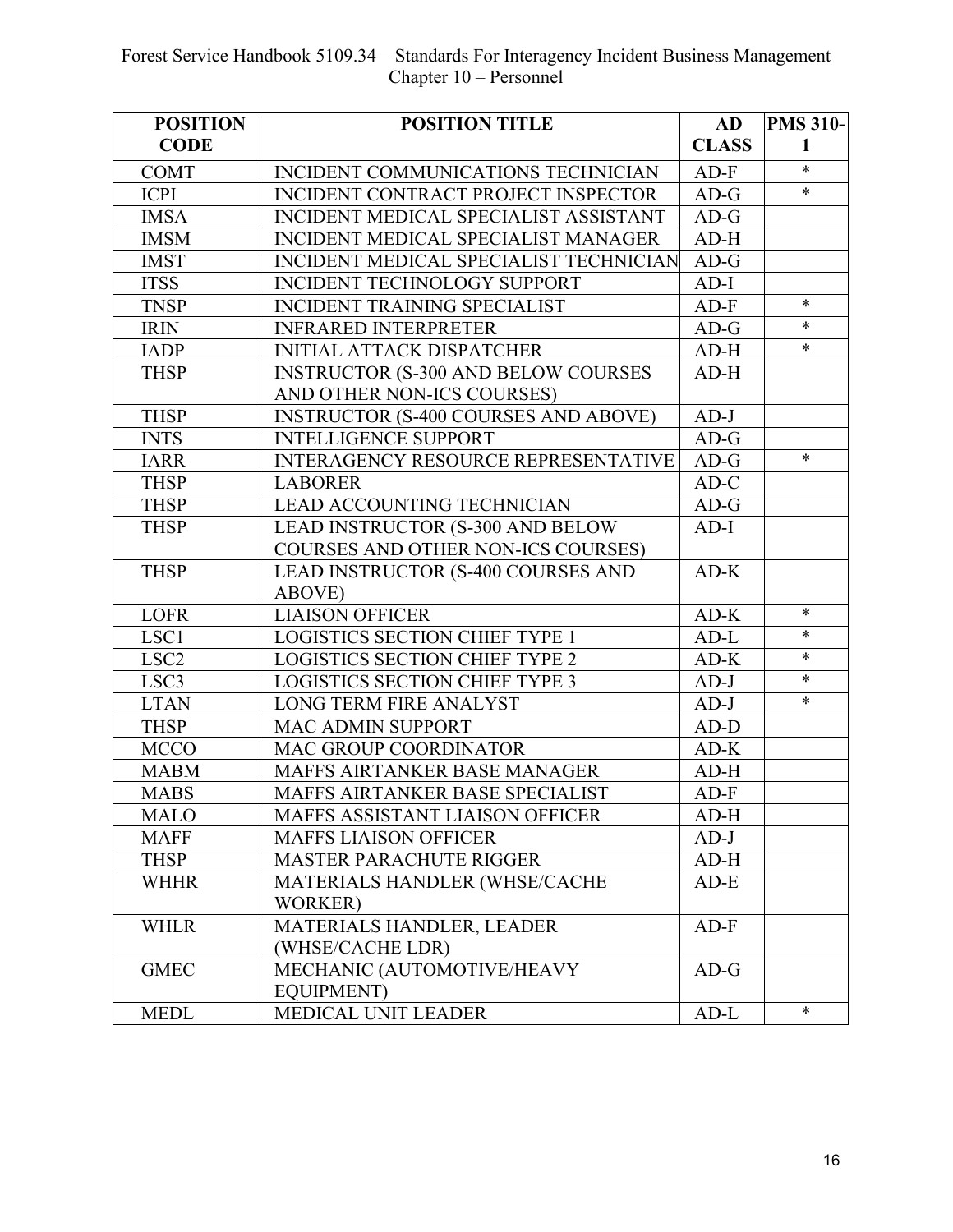| <b>POSITION</b>  | <b>POSITION TITLE</b>                                         | AD           | <b>PMS</b> |
|------------------|---------------------------------------------------------------|--------------|------------|
| <b>CODE</b>      |                                                               | <b>CLASS</b> | $310 - 1$  |
| <b>THSP</b>      | MILITARY INSTALLATION LOGISTICS                               | $AD-H$       |            |
|                  | COORDINATOR (ONLY USED WHEN A<br><b>BATTALION IS ORDERED)</b> |              |            |
| <b>MXMS</b>      | <b>MIXMASTER</b>                                              | $AD-G$       | $\ast$     |
| <b>THSP</b>      | NMAC/GMAC CREW COORDINATOR                                    | $AD-I$       |            |
| <b>OPBD</b>      | OPERATIONS BRANCH DIRECTOR                                    | $AD-K$       | $\ast$     |
| OSC1             | OPERATIONS SECTION CHIEF TYPE 1                               | $AD-L$       | $\ast$     |
| OSC <sub>2</sub> | <b>OPERATIONS SECTION CHIEF TYPE 2</b>                        | $AD-K$       | $\ast$     |
| OPS3             |                                                               | $AD-J$       | $\ast$     |
|                  | OPERATIONS SECTION CHIEF TYPE 3                               |              | $\ast$     |
| <b>ORDM</b>      | <b>ORDERING MANAGER</b>                                       | $AD-E$       |            |
| <b>PACK</b>      | <b>PACKER</b>                                                 | $AD-F$       |            |
| <b>EMTP</b>      | PARAMEDIC (not fireline qualified)                            | $AD-J$       |            |
| <b>EMPF</b>      | <b>PARAMEDIC - FIRELINE</b>                                   | $AD-J$       | $\ast$     |
| <b>PTRC</b>      | PERSONNEL TIME RECORDER                                       | $AD-E$       |            |
| <b>THSP</b>      | <b>PILOT</b>                                                  | $AD-L$       | $\ast$     |
| PSC1             | PLANNING SECTION CHIEF TYPE 1                                 | $AD-L$       |            |
| PSC <sub>2</sub> | PLANNING SECTION CHIEF TYPE 2                                 | $AD-K$       | $\ast$     |
| PSC3             | PLANNING SECTION CHIEF TYPE 3                                 | $AD-J$       | $\ast$     |
| <b>PETL</b>      | PREVENTION/EDUCATION TEAM LEADER                              | $AD-K$       | $\ast$     |
| <b>PETM</b>      | PREVENTION/EDUCATION TEAM MEMBER                              | $AD-J$       | $\ast$     |
| <b>PROC</b>      | PROCUREMENT UNIT LEADER                                       | $AD-I$       | $\ast$     |
| <b>PIOF</b>      | PUBLIC INFORMATION OFFICER                                    | $AD-I$       | $\ast$     |
| <b>PIOT</b>      | PUBLIC INFORMATION OFFICER,<br><b>TECHNICIAN</b>              | $AD-E$       | $\ast$     |
|                  |                                                               |              | $\ast$     |
| PIO1             | PUBLIC INFORMATION OFFICER TYPE 1                             | $AD-L$       | $\ast$     |
| PIO <sub>2</sub> | PUBLIC INFORMATION OFFICER TYPE 2                             | $AD-K$       | *          |
| <b>RADO</b>      | <b>RADIO OPERATOR</b>                                         | $AD-B$       | $\ast$     |
| <b>RAMP</b>      | <b>RAMP MANAGER</b>                                           | $AD-G$       | $\ast$     |
| <b>RCDM</b>      | RECEIVING AND DISTRIBUTION MANAGER                            | $AD-E$       |            |
| <b>READ</b>      | <b>RESOURCE ADVISOR</b>                                       | $AD-I$       |            |
| <b>REAF</b>      | <b>RESOURCE ADVISOR FIRELINE</b>                              | $AD-J$       |            |
| <b>RESL</b>      | <b>RESOURCES UNIT LEADER</b>                                  | $AD-H$       | $\ast$     |
| <b>RTCM</b>      | RETARDANT CREWMEMBER                                          | $AD-D$       | $\ast$     |
| <b>SOFR</b>      | <b>SAFETY OFFICER LINE</b>                                    | $AD-I$       | ∗          |
| SOF1             | <b>SAFETY OFFICER TYPE 1</b>                                  | $AD-L$       | $\ast$     |
| SOF <sub>2</sub> | SAFETY OFFICER TYPE 2                                         | $AD-K$       | $\ast$     |
| <b>THSP</b>      | <b>SEAT COORDINATOR</b>                                       | $AD-I$       |            |
| <b>SECG</b>      | <b>SECURITY GUARD (Not LE)</b>                                | $AD-C$       |            |
| <b>SECM</b>      | <b>SECURITY MANAGER</b>                                       | $AD-J$       | $\ast$     |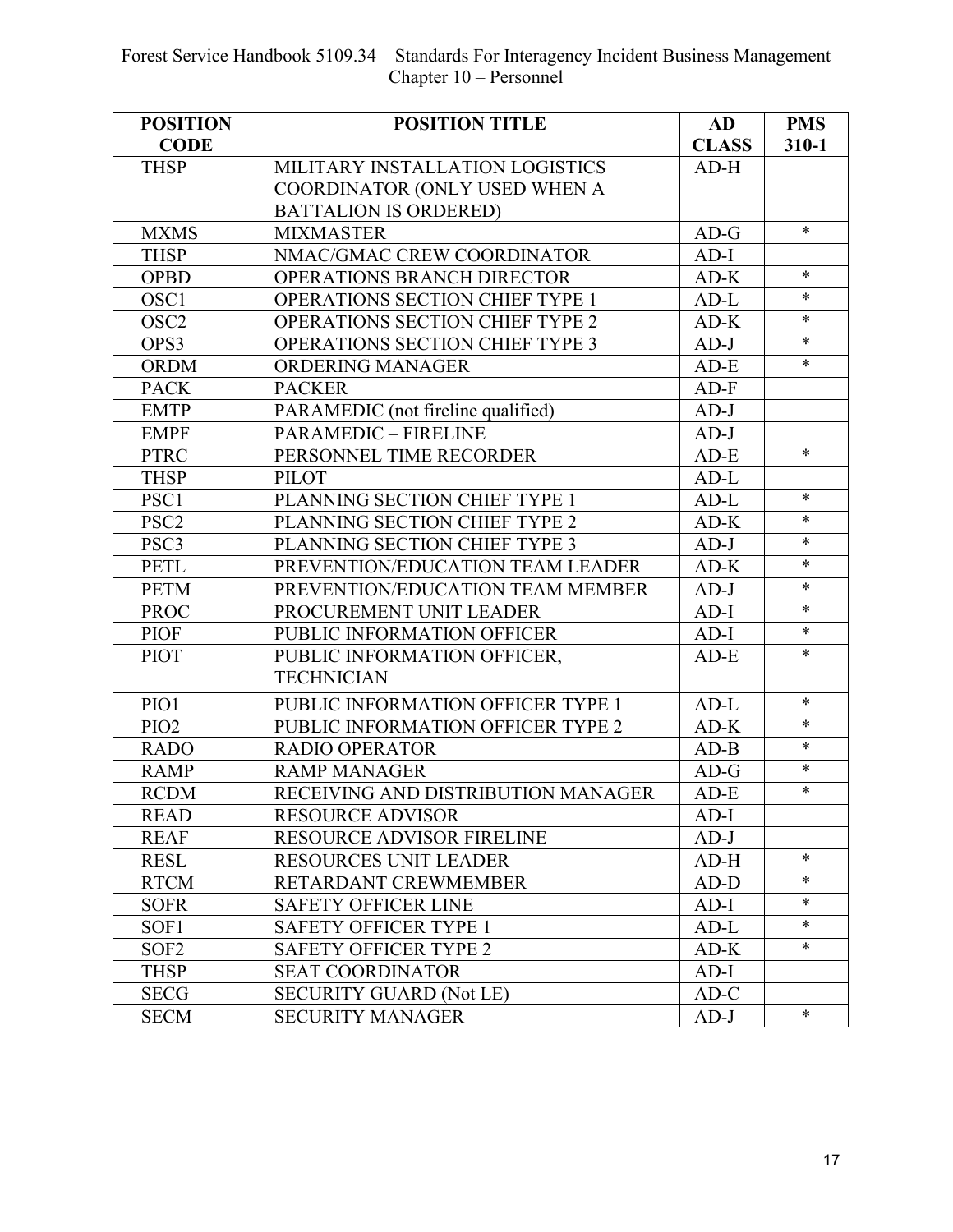| <b>POSITION</b> | <b>POSITION TITLE</b>                                  | AD           | <b>PMS 310-</b> |
|-----------------|--------------------------------------------------------|--------------|-----------------|
| <b>CODE</b>     |                                                        | <b>CLASS</b> | 1               |
| <b>THSP</b>     | <b>SENIOR PARACHUTE RIGGER</b>                         | $AD-F$       |                 |
| <b>SVBD</b>     | <b>SERVICE BRANCH DIRECTOR</b>                         | $AD-K$       | $\ast$          |
| <b>SEMG</b>     | SINGLE ENGINE A/T MANAGER                              | $AD-G$       | $\ast$          |
| <b>SITL</b>     | <b>SITUATION UNIT LEADER</b>                           | $AD-H$       | $\ast$          |
| <b>SMEC</b>     | <b>SMALL ENGINE MECHANIC</b>                           | $AD-E$       |                 |
| <b>STOP</b>     | SPECIALTY TRACKED EQUIPMENT                            | $AD-H$       |                 |
| <b>STAM</b>     | <b>STAGING AREA MANAGER</b>                            | $AD-F$       | *               |
| <b>SCKN</b>     | <b>STATUS/CHECK IN RECORDER</b>                        | $AD-E$       | $\ast$          |
| <b>THSP</b>     | STRATEGIC FIRE MANAGEMENT ANALYST                      | $AD-K$       |                 |
| <b>SOPL</b>     | STRATEGIC OPERATIONAL PLANNER                          | $AD-K$       | $\ast$          |
| <b>STCR</b>     | <b>STRIKE TEAM LEADER CREW</b>                         | $AD-H$       | $\ast$          |
| <b>STEN</b>     | STRIKE TEAM LEADER ENGINE                              | $AD-H$       | $\ast$          |
| <b>STEQ</b>     | STRIKE TEAM LEADER HEAVY EOUIPMENT                     | $AD-H$       | $\ast$          |
| <b>STLM</b>     | STRIKE TEAM LEADER MILITARY                            | $AD-H$       |                 |
| <b>STPS</b>     | STRUCTURAL PROTECTION SPECIALIST                       | $AD-J$       | *               |
| <b>SPUL</b>     | <b>SUPPLY UNIT LEADER</b>                              | $AD-H$       | $\ast$          |
| <b>SUBD</b>     | <b>SUPPORT BRANCH DIRECTOR</b>                         | $AD-K$       | $\ast$          |
| <b>THSP</b>     | SUPPORT CLERK, GENERAL                                 | $AD-C$       |                 |
| <b>TFLD</b>     | <b>TASK FORCE LEADER</b>                               | $AD-H$       | $\ast$          |
| <b>TIME</b>     | <b>TIME UNIT LEADER</b>                                | $AD-H$       | $\ast$          |
| <b>TESP</b>     | TOOL AND EQUIPMENT SPECIALIST                          | $AD-C$       |                 |
| <b>TPOP</b>     | <b>TRACTOR/PLOW OPERATOR</b>                           | $AD-H$       |                 |
| <b>TPIA</b>     | TRACTOR/PLOW OPERATOR, INITIAL                         | $AD-I$       |                 |
| <b>UASD</b>     | UNMANNED AIRCRAFT SYSTEM DATA                          | $AD-H$       | $\ast$          |
|                 | <b>SPECIALIST</b>                                      |              |                 |
| <b>UASM</b>     | UNMANNED AIRCRAFT SYSTEM MANAGER                       | $AD-I$       | *               |
| <b>UASL</b>     | UNMANNED AIRCRAFT SYSTEM MODULE                        | $AD-I$       | $\ast$          |
| <b>UASP</b>     | UNMANNED AIRCRAFT SYSTEM PILOT                         | $AD-I$       | $\ast$          |
| <b>THSP</b>     | <b>VOUCHER EXAMINER</b>                                | $AD-F$       |                 |
| WHSP            | WATER HANDLING SPECIALIST                              | $AD-F$       |                 |
| <b>WOBS</b>     | <b>WEATHER OBSERVER</b>                                | $AD-E$       |                 |
| <b>INVF</b>     | WILDLAND FIRE INVESTIGATOR (reference                  | $AD-I$       | $\ast$          |
|                 | section B.3 for conditions allowing the hiring of this |              |                 |
|                 | position)                                              |              |                 |
| <b>INVL</b>     | WILDLAND FIRE INVESTIGATION TEAM                       | $AD-K$       | $\ast$          |
|                 | <b>LEADER</b>                                          |              |                 |
|                 |                                                        |              |                 |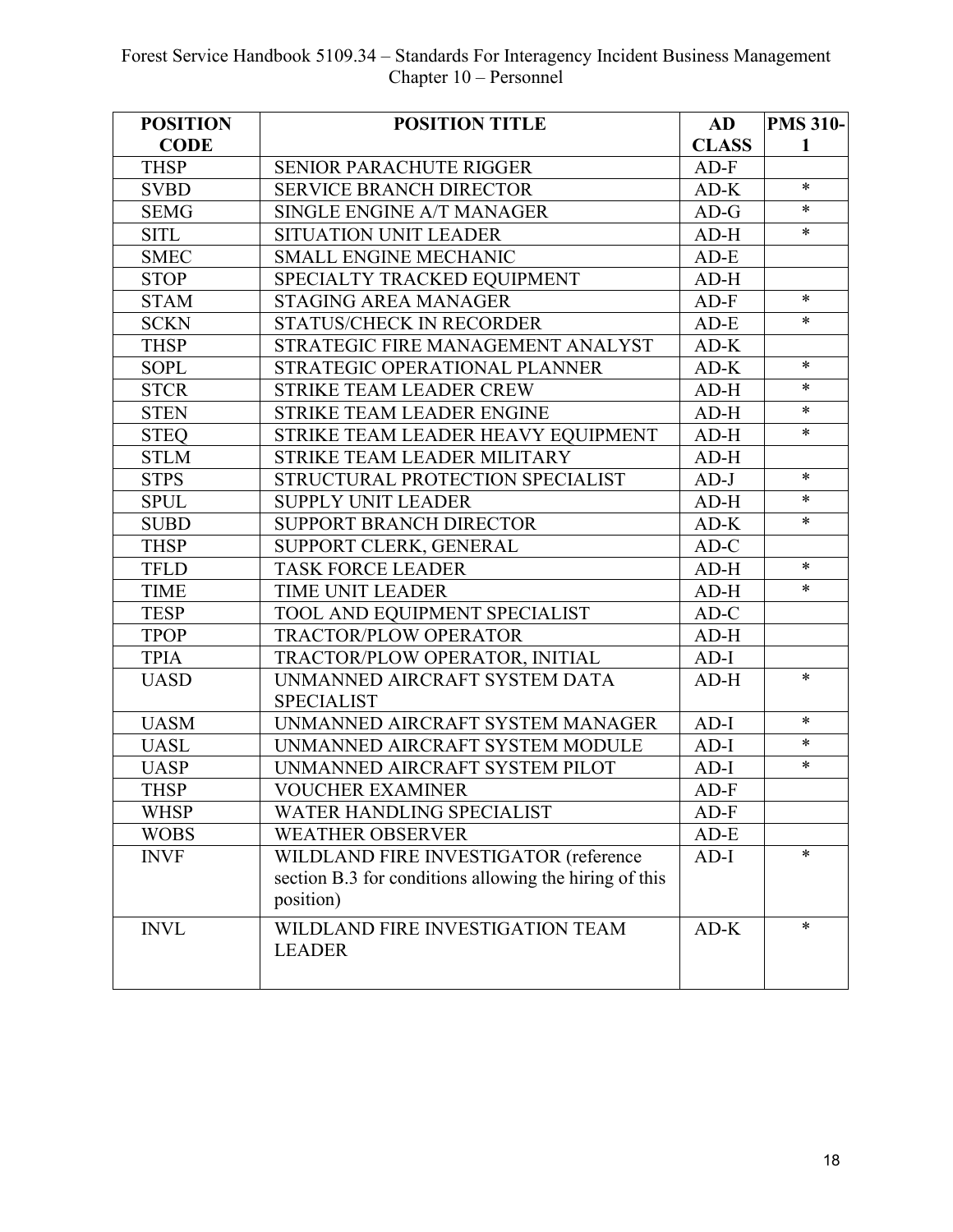### **PRESCRIBED FIRE POSITION MATRIX**

| <b>POSITION</b><br><b>CODE</b> | <b>POSITION TITLE</b>      | AD<br><b>CLASS</b> | <b>PMS</b><br>$310 - 1$ |
|--------------------------------|----------------------------|--------------------|-------------------------|
| RXB1                           | <b>RX BURN BOSS TYPE 1</b> | $AD-I$             | ж                       |
| RX <sub>B2</sub>               | <b>RX BURN BOSS TYPE 2</b> | $AD-H$             |                         |
| RXB3                           | <b>RX BURN BOSS TYPE 3</b> | $AD-F$             |                         |
| <b>RXMG</b>                    | PRESCRIBED FIRE MANAGER    | $AD-J$             | ж                       |

# **ALL-HAZARDS POSITION MATRIX**

| <b>POSITION</b>  | <b>POSITION TITLE</b>                         | AD           | <b>PMS</b> |
|------------------|-----------------------------------------------|--------------|------------|
| <b>CODE</b>      |                                               | <b>CLASS</b> | $310 - 1$  |
| SRT3             | <b>BASIC SEARCH &amp; RESCUE TECHNICIAN</b>   | $AD-B$       |            |
| <b>BIOL</b>      | <b>BIOLOGIST</b>                              | $AD-J$       |            |
| <b>CANH</b>      | <b>CANINE HANDLER</b>                         | $AD-F$       |            |
| <b>CANL</b>      | <b>CANINE TEAM LEADER</b>                     | $AD-G$       |            |
| <b>CONS</b>      | <b>CONSERVATION SPECIALIST</b>                | $AD-J$       |            |
| DFF1             | DEFENSIVE STRUCTURAL FIREFIGHTER              | $AD-B$       |            |
| <b>EPID</b>      | <b>EPIDEMIOLOGIST</b>                         | $AD-J$       |            |
| HAZ1             | HAZARDOUS MATERIALS - TECHNICIAN LEVEL        | $AD-G$       |            |
| HAZ <sub>2</sub> | <b>HAZARDOUS MATERIALS - OPERATIONS LEVEL</b> | $AD-F$       |            |
| <b>HAZL</b>      | HAZARDOUS MATERIALS TEAM LEADER               | $AD-H$       |            |
| <b>HEQT</b>      | HEAVY EQUIPMENT TECHNICIAN                    | $AD-H$       |            |
| <b>MSTC</b>      | <b>MOUNTED SEARCH TECHNICIAN</b>              | $AD-F$       |            |
| <b>SCOP</b>      | <b>SMALL CRAFT OPERATOR</b>                   | $AD-G$       |            |
| SFF1             | <b>STRUCTURAL FIREFIGHTER 1</b>               | $AD-C$       |            |
| <b>THSP</b>      | STRUCTURAL FIREFIGHTER 2                      | $AD-D$       |            |
| <b>SFOL</b>      | <b>STRUCTURAL FIRE-LINE OFFICER</b>           | $AD-H$       |            |
| SRT1             | <b>SEARCH AND RESCUE SQUAD LEADER</b>         | $AD-F$       |            |
| SRT <sub>2</sub> | <b>SEARCH AND RESCUE TECH</b>                 | $AD-D$       |            |
| <b>SRTL</b>      | SEARCH AND RESCUE TEAM LEADER                 | $AD-G$       |            |
| SWF1             | SWIFT WATER RESCUE SQUAD LEADER               | $AD-F$       |            |
| SWF <sub>2</sub> | <b>SWIFT WATER RESCUE TECHNICIAN</b>          | $AD-D$       |            |
| <b>SWFL</b>      | SWIFT WATER RESCUE TEAM LEADER                | $AD-G$       |            |
| <b>TMRL</b>      | TECHNICAL MOUNTAIN-RESCUE LEADER              | $AD-G$       |            |
| <b>TMRT</b>      | TECHNICAL MOUNTAIN-RESCUE TECHNICIAN          | $AD-F$       |            |
| TRT1             | TECHNICAL-RESCUE SQUAD LEADER                 | $AD-F$       |            |